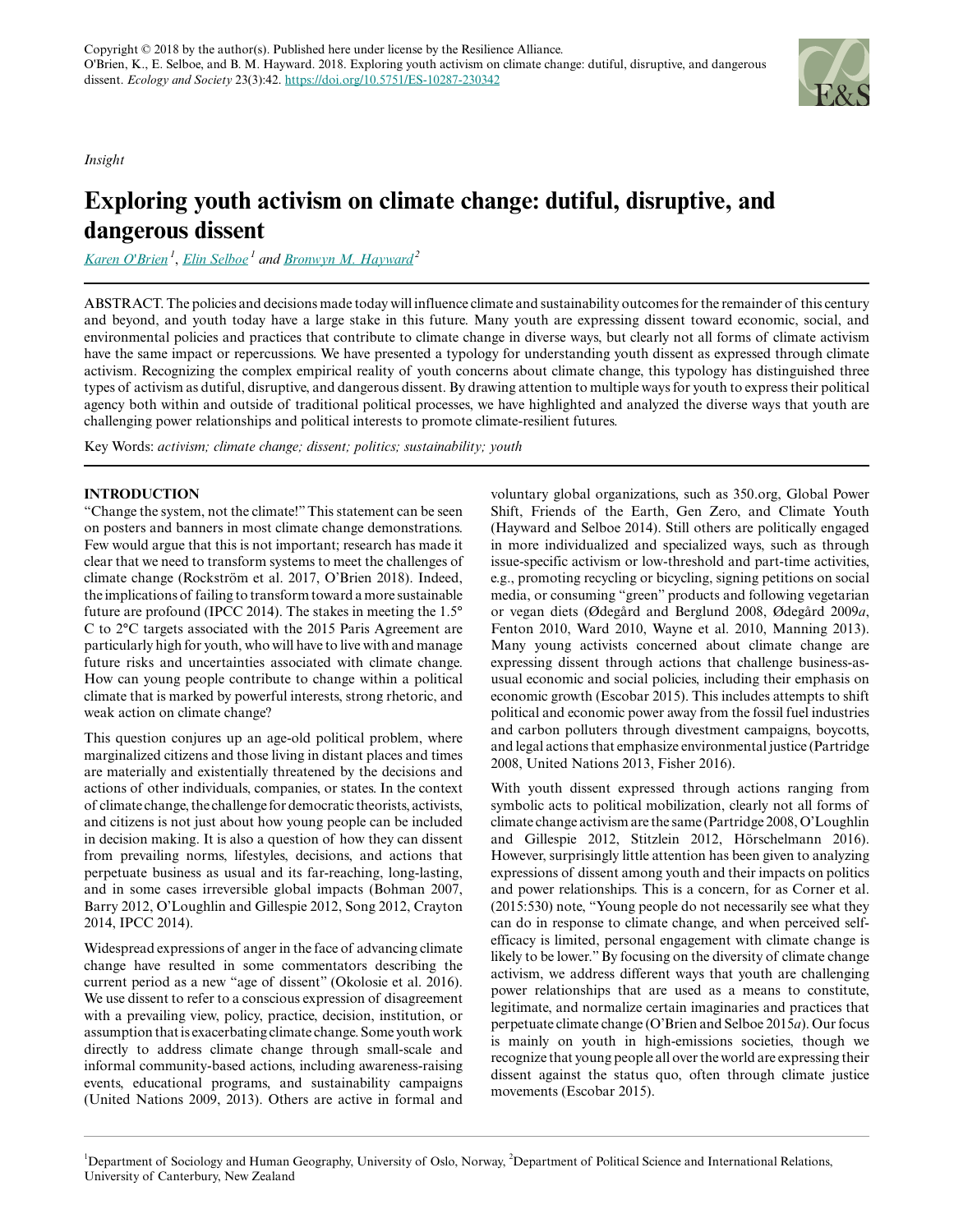Subsequently, we consider the political impacts and repercussions of different types of dissent, including how differing forms of climate activism may be perceived and met by those with strong interests in maintaining the status quo. We use status quo to refer to the "taken-for-granted" logics, institutions, and social practices that are perpetuating an inequitable and unsustainable future for youth. These include a fossil fuel–based economy that focuses on the extraction and consumption of resources to meet real or perceived needs and short-term goals, including profits for shareholders (Klein 2014). Drawing on analyses of interviews with youth conducted and informed by literature and our research on climate change activism and political participation, we present a typology of dissent among youth. This typology refers to youth activism as dutiful, disruptive, and dangerous dissent. Importantly, it is not based on the motivations or intentions of youth, but rather on the ways youth dissent(ers) could be seen from the perspective of those with political power. Recognizing that many young people engage simultaneously or sequentially with all three forms of dissent, whether as individuals or as members of organizations and social movements, we consider the ways that diverse acts of dissent can together contribute to climate-resilient futures that are both equitable and sustainable.

## **YOUTH AND CLIMATE CHANGE**

What does climate change mean for youth today? According to the IPCC (2013), by the year 2050, a child born in 2000 is likely to experience atmospheric concentrations of  $\mathrm{CO}_2$  of between 463 and 623 parts per million by volume (ppmv), compared with about 400 ppmv in 2016. They are likely to be living with 8.4-11.3 billion others on a planet that is 0.8°C to 2.6°C warmer, with sea levels higher by 5-32 cm compared with 1990 (IPCC 2013). The wide range of potential futures is significant, as there is a tremendous difference between temperature increases of 0.8°C and 2.6°C in terms of impacts, risks, adaptation potential, and loss and damages. The impacts of these changes will be distributed unevenly, with the greatest risks experienced by the poor and marginalized, many of whose livelihoods are threatened by climate change. However, wealthier communities will also be affected, both directly and indirectly, through changes in ecosystem functions, extreme weather events, and the social and economic consequences of climate change (IPCC 2014). The policies and decisions made today will influence outcomes over the remainder of this century and beyond, and youth today have a large stake in this future.

In defining "youth," we have adopted the United Nation's practice and considered the term to include people between the ages of 15 and 24 years (United Nations Department of Economic and Social Affairs [date unknown]). In everyday life, however, there are differing views on what constitutes youth, with attitudes varying within communities and across cultures about who is considered young and what roles different age groups are expected to play (Ho et al. 2015, Fisher 2016). Seen in this light, youth represents not only an age but a developmental stage characterized by expanding capacities and broadening perspectives, alongside the personal challenges associated with moving into adulthood (Arnett Jensen and Jensen Arnett 2012). Adolescence and emerging adulthood is considered a time of life characterized by openness to diverse cultural beliefs and behaviors, as well as a "relationally based social status dependent on political and historical context" (Fisher 2016:230).

Youth as a demographic category includes and conceals a diversity of beliefs, values, worldviews, and expectations about the future, as well as differing senses of agency and responsibility. Cognitive development influences the capacity of an individual to understand complex issues, and in general, youth are engaged in "an active process of increasingly organizing the relationship of the self to the environment" (Kegan 1982:113). However, many factors influence whether and how young people perceive and engage with the issue of climate change. Youth attitudes may be influenced by gender, class, social expectations, ethnicity, life course, values, and education, the same factors that influence engagement with climate change within all age groups (Leiserowitz 2006, Lorenzoni and Hulme 2009, Fisher 2016, Fløttum et al. 2016).

How messages and information about climate change are framed can influence youth perceptions and responses (Corner et al. 2015). The framing of climate change as an impending environmental disaster may contribute to a sense of despair and feelings of helplessness, which can lead to disillusion, apathy, and inactivity, or a perceived lack of potential to influence sustainability outcomes (Schreiner and Sjøberg 2005, Ødegård and Berglund 2008, Ojala 2015). However, more positive framings and emotions can invoke a sense of hope, engagement, and more constructive strategies of coping (Ojala 2012*a*, *b*, 2013). Some researchers suggest that children and youths' concern and activism about the environment is also influenced by direct exposure to climate change impacts (Strazdin and Skeat 2011). In contexts where young people have experience in securing desired change, often on unrelated issues, climate change problems may be perceived as opportunities for action and leadership (Schreiner et al. 2005, Hayward and Selboe 2014). Cultural beliefs about knowledge, for example, whether knowledge is viewed as fixed and certain or context dependent and evolving, often guide the interpretation of climate science (Fazey 2010). Next, we discuss the politics of dissent in general, before turning to youth dissent and the potential impacts of their activism on systemic change.

## **THE POLITICS OF DISSENT**

When young citizens learn about and begin to address the issue of climate change, they inevitably have to grapple with some tough questions about how society collectively deals with complex global problems and the future. In engaging with climate change, young people are implicitly or explicitly entering into debates that involve dissenting from prevailing norms, beliefs, and practices, including economic and social norms like consumption, fossil energy use, and the unjust use of power in decision making. Such dissent is closely linked to issues of social injustice, poverty, and violence, as well as to environmental issues such as pollution and biodiversity loss.

Dissent has a long history in political thought and environmental movements throughout the world (Guha 2000, Stitzlein 2012). In his extended tract on civil disobedience, Henry David Thoreau (1849) draws on the examples of his own resistance to laws of slavery and the Mexican-American War to illustrate the concept of purposeful expression of a view at odds with the dominant opinion, even when it seems unlikely to carry the day. Thoreau argues that rather than perpetuating an injustice, citizens should follow their own conscience by doing what is right, even if this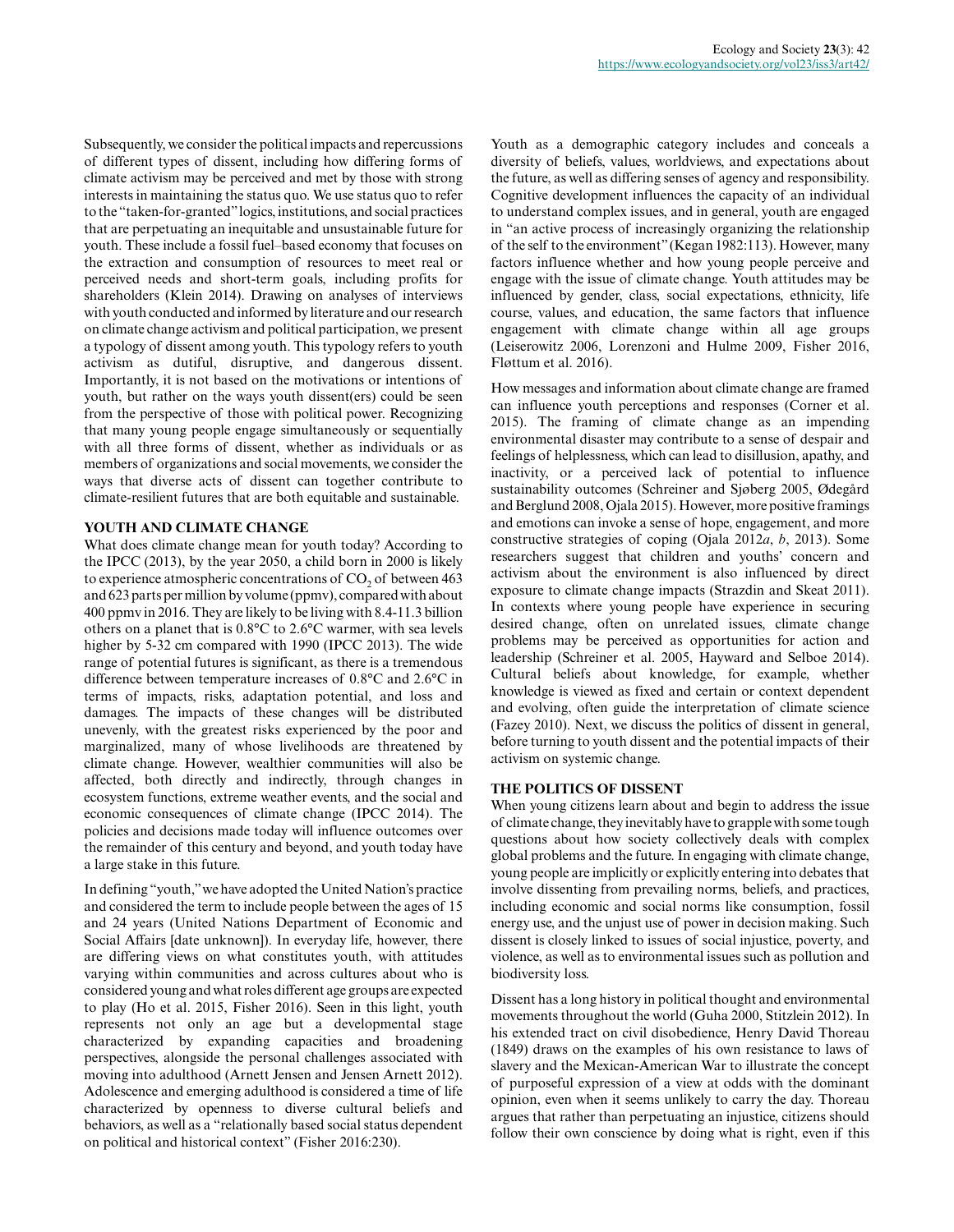requires breaking the law. Thus, for Thoreau, citizens have a duty to dissent and to exercise "their own moral judgement" rather than to obey an unjust law or a government, which is often advancing the interests of a small group of powerful actors (Glick 2004:xiv). Historically, political dissent has often been associated with conscience and the responsibility to withhold consent and support, often nonviolently, but also with anger at dominant values and institutions of decision making (Malone-France 2012).

In democracies, dissent is often expressed through formal politics, particularly through opposition politics and political activism, which can be broadly described as the contestation of the exercise of unjust or illegitimate power (Stitzlein 2012, Arneil 2015). However, dissent can also be expressed informally or "off the radar" from those with power. James Scott's (1990) notion of "infrapolitics" captures the hidden, behind-the-scenes actions that do not openly confront power, yet are foundational expressions of dissent. Ann El Khoury (2015) describes how infrapolitical activism that is often covert, understated, and informal can corrode the status quo by generating options and alternatives that dilute the reach of the dominant ideology, without directly or openly challenging it. For example, the increasing number of teenagers choosing not to get driver's licenses (Sivak and Schoettle 2016) may in some cases represent an infrapolitical expression of dissent that is not directly perceived or registered as a threat to power.

### **Dissenting youth**

We begin our analysis of youth activism by asking whether youth today are actually dissenting. The idea of dissenting youth runs counter to a common suggestion that many young citizens are indifferent to or relatively disengaged from the issue of climate change (Feldman et al. 2010, Wray-Lake et al. 2010, Liu et al. 2014). Certainly, some responses to climate change among youth can be better described as disengagement than as dissent. Young people, like adults, may avoid thinking about climate change for any number of reasons. Reasons can include fear or grief; overconfidence in the potential for technology to solve the problem; the assumption that they will be able to adapt to negative impacts; concern about an inability to effect change; frustration with existing political processes; denial of the problem; distractions and diversion of attention to more immediate social, economic, cultural, and political issues; or disinterest or disbelief in the science of climate change (Ojala 2012*a*, Machin 2013, Burke 2014, Fildes et al. 2014, Liu et al. 2014, Head 2016). According to Norgaard (2011), many people may also be subjects of socially organized denial, whereby information about climate change is understood in the abstract, yet disconnected from everyday political, social, and private lives.

Early studies of youth political protest about global environmental issues, peace, and civil rights often suggested that young people were predisposed to oppositional politics as a struggle to develop their identity, independent of parents or preceding generations (Erikson 1970, Iyengar 1980). More recent studies suggest that direct participation in political protest with peers has a profound, positive influence on propensity to dissent from prevailing norms (Erikson and Stoker 2011), and that the experience of participation in acts of dissent encourages greater tolerance of and respect for dissent by others (Torres 2007).

However, in either case, the ability to express political dissent rather than simply frustration requires a mature level of social consciousness, moral reasoning, and insight into the situation that an individual or community is experiencing (Schlitz et al. 2010). In this sense, expression of any form of political dissent requires support, including education, to enable young people to reflect critically. It also requires courage, particularly in situations where public opinion is highly polarized and where dissenters may be vulnerable to the scrutiny or criticism of others, or risk being attacked, repressed, or criminalized (Hayes et al. 2006, Taft and Gordon 2013, Hörschelmann 2016).

There has been long-standing contention that participation in politics and engagement with environmental issues such as climate change are the preserve or outcome of well-resourced, educated, and "postmaterialist" youth (Ingelhart 1997, Ødegård and Berglund 2008). In a North American context, Wray-Lake and Hart (2012) speculate that more educated youth, especially those with greater access to resources, are exposed to more novel and effective opportunities to engage in politics and influence policy outcomes. However, Wray-Lake and Hart (2012) add nuance to this, arguing that social inequalities compound the lack of institutional support for civic participation during childhood and adolescence. Research suggests that increasingly unequal access to education, unstable employment, and high housing costs can have a complex effect on depressing civic engagement (Flanagan and Levine 2010, Wray-Lake and Hart 2012, Honwana 2013). In an African context, some research finds that a combination of education, aspiration, and frustration at lack of opportunities for social mobility can increase the likelihood of young people engaging in protest (Resnick and Casale 2011).

Disengagement may in some cases be a response to exclusion from decision-making processes at multiple levels or an expression of frustration about political arrangements that might give voice but have little real impact and power (Ødegård 2009*b*, Taft and Gordon 2013). In relation to climate change, some youth may feel excluded from meaningful participation in current debates and decisions, and others may resist situations where their contributions are reduced to tokenism or "decoration" at events or forums (Hart 2008, Checkoway 2011, Taft and Gordon 2013). Such invited and managed forms of participation and citizenship do not acknowledge youth as autonomous political actors or recognize their engagement in the many alternative political arenas where they arrive at their own meanings of community, participation, and responsibility (Coleman 2010).

Nonengagement with climate change might on occasion represent an active decision to express dissent from prevailing unjust norms, policy processes, or political institutions that youth regard as illegitimate. For example, youth from ethnic minorities or lowincome communities who are experiencing diminishing prospects for effective participation in formal political processes may actively withdraw and resist engaging with national institutions that they regard with suspicion and instead seek to create alternative local forums to create a meaningful sense of belonging and agency (O'Loughlin and Gillespie 2012). However, Scoones et al. (2018) found that in many countries, state-sponsored youth organizations in rural areas aim to channel and "tame" youth aspirations in ways that suppress autonomous political mobilization.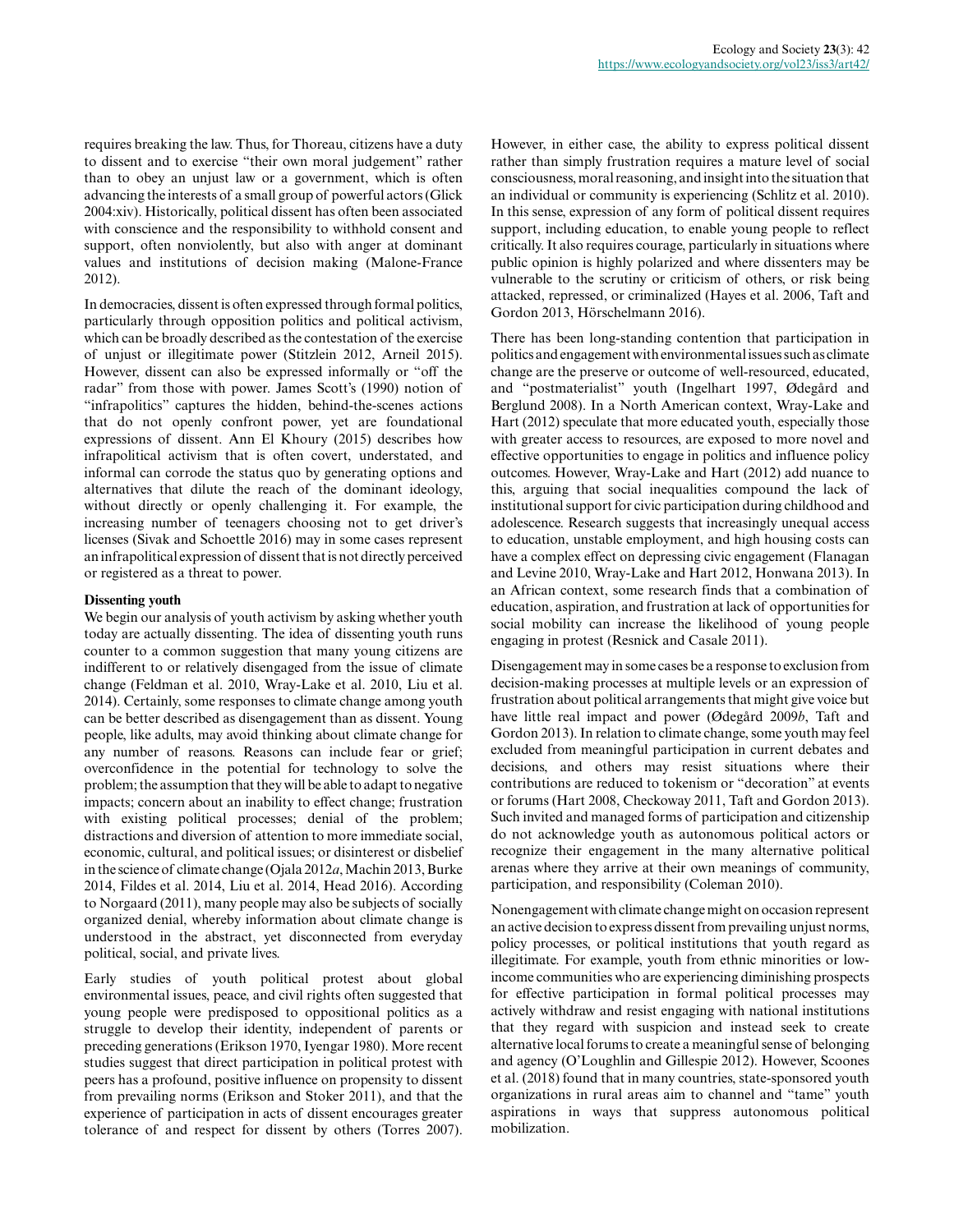Describing young people as merely apathetic or indifferent to climate change can reflect a failure to take their voices seriously and to comprehend the complex situation facing new generations, including the myriad of political responses now emerging (Weller 2007). The consequence of experiencing exclusion or reduced possibility for real influence in the invited spaces of formal politics may thus encourage youth who want to make a difference to begin to critique power and express this critique through other forms of dissent (O'Loughlin and Gillespie 2012, Taft and Gordon 2013, Hörschelmann and El Refaie 2014).

It has been argued for some time that "the younger generation, in particular, may be at the forefront of those who have adapted to the newer forms of political expression, mobilization and engagement" (Norris 2003:2). New forms of dissent may include spontaneous public gatherings for discussion and expression of dissatisfaction, such as the loosely coordinated urban social movements of "indignation" in Spain, Nuit DeBout ("Night Standing") in France, or civic "occupations" in the United States (Hayward 2012). There are also forms of dissent that are less visible or obvious, expressed through subcultures of resistance over time (Stitzlein 2012). Although social media can facilitate surveillance and encourage self-censorship (Bauman and Lyon 2013), it can also be an important arena for climate change activism, contributing to information distribution, logistical support, participation fora, and "e-movements," all of which can also play a role in radical politics (Earl et al. 2010, Olsson and Dahlgren 2010, Collin 2015, Neumayer and Svensson 2016).

## **DISSENT: DUTIFUL, DISRUPTIVE, AND DANGEROUS**

We present a typology that captures the diverse ways that youth are expressing dissent against a status quo that is contributing to dangerous climate change. The typology draws on both research and an extensive review of the literature on youth activism and political theory, based largely on Western notions of engagement and activism. This work was part of a research collaboration about youth responses to climate change carried out in Norway between 2011 and 2017 through the Voices of the Future project. This research involved literature reviews and in-depth qualitative interviews, focus groups, and discussions and feedback from young people about climate change activism (Hayward and Selboe 2014, Hayward et al. 2015, Selboe and Sæther 2018). In developing the typology, we explicitly recognize youth as political agents who may be engaging in activism in a diversity of ways. In other words, youth are neither in a state of "becoming" future citizens nor training to be participants in the sphere of formal politics; they are citizens with agency.

The typology identifies three interrelated ways of dissenting from the policies, systems, and relationships that contribute to climate change: dutiful dissent, disruptive dissent, and dangerous dissent. It is important to stress that the three types of dissent are not mutually exclusive, nor are they descriptions of how youth see or judge their own actions. Instead, they capture the different ways that youth activism engages with political power and is likely to contribute to desired changes in the status quo. We recognize that the expression of dissent is fluid and evolving, and that some youth and movements may engage with all types of dissent, either sequentially or simultaneously. Indeed, all forms of dissent play important and complementary roles in youth activism on climate change, and we do not advocate one type over another.

The three modes of dissent can be considered ideal types. For us, ideal does not mean perfect or statistically averaged; it refers to theoretically derived ideas, constructions, or mental images:

*An ideal type is formed by the one-sided accentuation of one or more point of view and by the synthesis of a great many diffuse, discrete, more or less present and occasionally absent concrete individual phenomena, which are arranged according to those one-sidedly emphasized viewpoint into a unified analytical construct*. (Weber, in Shils and Finch 1997:90)

The three ideal types presented are thus abstractions, or selections of elements that depict only certain characteristics of youth dissent and activism on climate change. Such analytical constructs are useful to simplify, synthesize, and make sense of the diversity, obscurity, and seeming chaos of the social world. Similar to the typology developed by Checkoway and Aldana (2013) to describe youth civic engagement with socially just diverse democracy, our typology recognizes that each form of dissent has its own orientation to power. Like Checkoway and Aldana (2013), we recognize the importance of new epistemologies and new forms of civic engagement to build capacity for the future. Subsequently, we begin by describing what we mean by dutiful, disruptive, and dangerous dissent, providing some examples of each and discussing their strengths and limitations.

## **Dutiful dissent**

Dutiful dissent represents cases in which young people's concerns are voiced within existing or newly created institutional spaces. Dissent is often expressed through "joining" activities that support existing and emerging institutions and social norms to express resistance to dominant practices, such as fossil fuel production and consumerism. Through participation in established cultural practices, political institutions, and decisionmaking processes, young people may engage and interact with technical, managerial, and political elites. Dutiful dissent includes climate activism in political parties and processes, as well as in nongovernmental organizations (NGOs) that support a variety of approaches and actions for reducing greenhouse gases emissions or facilitating adaptation. These may focus on urban planning, green transport, adaptation and sustainable development projects, or national policies to support international climate agreements. Dutiful actions work through existing political and economic institutions in ways that strengthen and uphold their legitimacy, but they can also draw on existing social norms and rules to challenge unfair or unjust institutionalized practices.

Through dutiful dissent, youth activists work within existing systems to express their discontent with business as usual and to promote alternative responses to climate change. This type of dissent represents resistance to the status quo, yet it also adheres to the "script" of current institutions, hegemonic powers, and economic systems. Rather than challenge existing political decision processes, it remains dutiful to their logic and existence. For example, one young Norwegian activist acknowledged that the environmental movement in Norway has become professionalized and bureaucratic but explained that engaging with the formal political system, for instance, through writing proposals and participating in official hearings, is necessary if you want to change something (Selboe et al. 2014).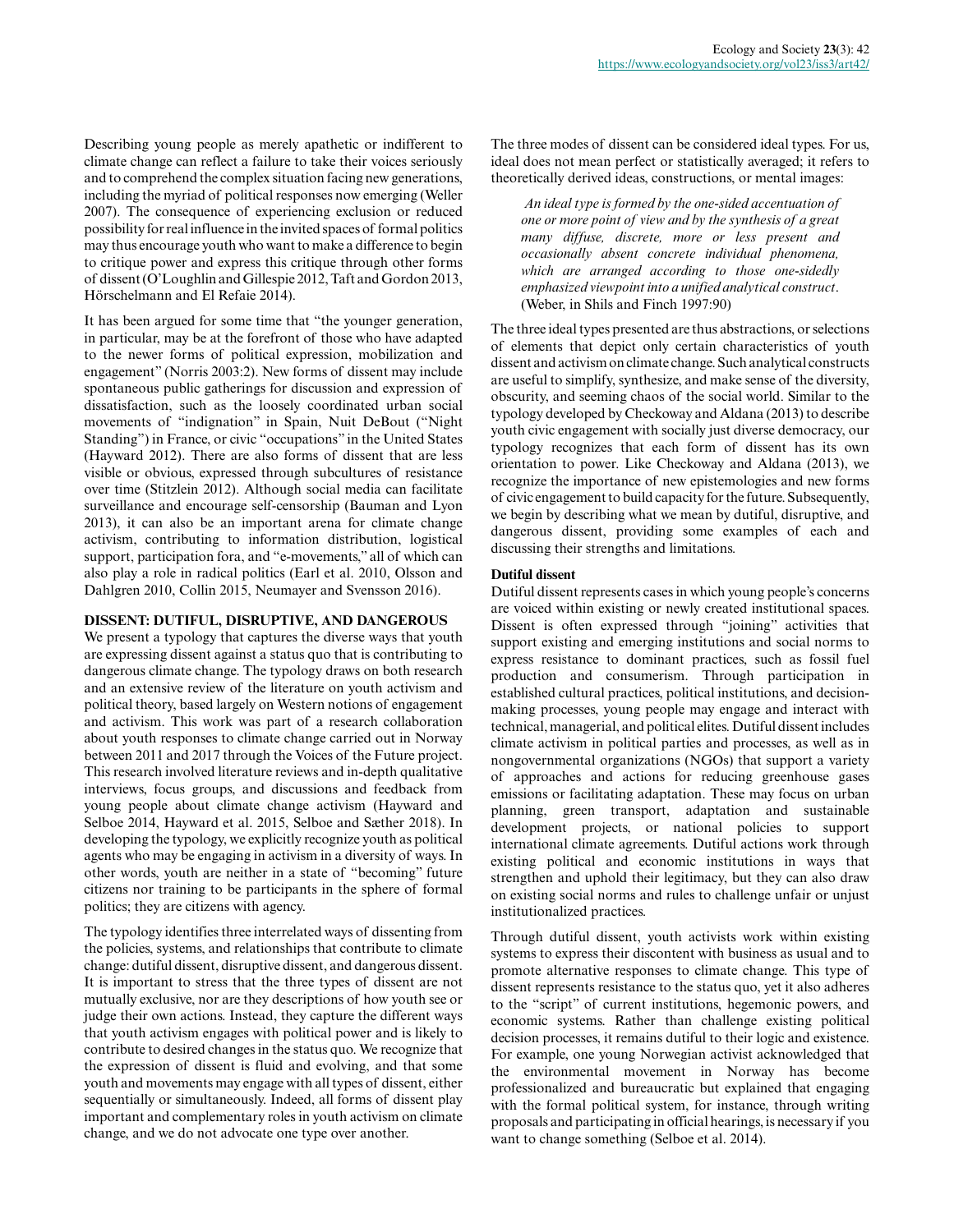Climate activism through membership in mainstream environmental and political organizations is the most common expression of dutiful dissent. However, young people's sense of agency, i.e., their ability to imagine and effect change, and their actions, i.e., what behaviors they engage with as citizens, may also be expressed as dissent through traditional loyalties (Bennett 2008). For example, young citizens may be encouraged to seek alternatives to prevailing ideals or practices through their religious convictions. Within this context, Pope Francis's call to address climate change could be interpreted as an appeal for dutiful dissent:

*Young people demand change. They wonder how anyone can claim to be building a better future without thinking of the environmental crisis and the sufferings of the excluded. I urgently appeal, then, for a new dialogue about how we are shaping the future of our planet. We need a conversation which includes everyone, since the environmental challenge we are undergoing, and its human roots, concern and affect us all*. (Francis [pope] 2015:12)

There are, however, significant risks and limitations to dutiful dissent. One risk is that climate change and other environmental issues end up as merely pollution problems to be regulated and managed, for example, through energy policies, green technologies, "smart" cities, and climate capitalism (Newell and Paterson 2010). A dutiful approach seldom disrupts the underlying causes of climate change, including the economic and development paradigms or models that are responsible for the climate change in the first place (Hayward 2012, Pelling et al. 2012, Klein 2014, Eriksen et al. 2015, O'Brien and Selboe 2015*b*). Furthermore, although such actions may reflect or foster an important sense of responsibility for others, deeper structural issues and political power imbalances are seldom challenged through dutiful dissent. By its very nature, dutiful dissent may promote a depoliticized or postpolitical response to climate change that frames it in consensual and technocratic terms (Swyngedouw 2010*a*, *b*, 2013, Kenis and Lievens 2014). Politics and participation, as well as citizenship education, can be promoted and directed toward consent, cohesion, and loyalty, rather than contestation and dissent (Taft and Gordon 2013, Crossouard and Dunne 2015, Hörschelmann 2016).

To be clear, dutiful dissent expressed though youth activism on climate change should not be confused with pandering to the status quo. Young people engaged in dutiful dissent are committed to change and recognize the importance and power of exploiting windows of opportunity within current structures and systems. Indeed, dutiful dissent plays an important and constructive role in ensuring that conversations about climate change are visible and that responses are prioritized and enacted through policies and practices. Dutiful actions like community gardening can also create new public spaces that provide a forum for discussions and alliances of solidarity with marginalized members of the local community, potentially encouraging collective agency and promoting progressive political activities (Crossan et al. 2016). Dutiful dissent can provide young people with important skills and insights on the current political, economic, and institutional landscape that may inspire or motivate engagement with other types of dissent, including more disruptive modes.

#### **Disruptive dissent**

Disruptive dissent can be considered a type of activism that arises when young citizens concerned about climate change question and seek to modify or change existing political and economic structures, which include norms, rules, regulations, and institutions. Disruptive actions explicitly challenge power relationships, as well as the actors and political authorities who maintain them, often through direct protests and collective organization. They may involve starting or joining petition campaigns or boycotts, disrupting international climate meetings to draw attention to hypocrisy and exclusion of important voices, or protesting key concerns through political marches or rallies. Disruptive dissent raises awareness about the underlying political, economic, and social drivers of climate change, and it draws attention to the justice and equity dimensions, acknowledging vulnerability to multiple and interacting global processes and recognizing the systemic nature of the problems and their solutions (Leichenko and O'Brien 2008, Klein 2014). Disruptive dissent is sometimes expressed through official organizations and NGOs that are considered "radical" or "alternative," but it is an essential feature of most social movements, expressed when "traditional norms no longer succeed in providing a satisfactory structure for behaviour" and when an individual finds him or herself forced to challenge the prevailing social order through various forms of nonconformity (Della Porta and Diani 2006:13).

Disruptive dissenters usually report that they are more interested in critiquing, challenging, and changing the system than working dutifully within it. Climate activists engaged with disruptive dissent are thus mobilizing against the systems and institutions they perceive as maintaining unsustainable and unjust policies and practices. This involves questioning not only the "script" of hegemonic powers and institutions, but also the actors who perpetuate them in their own interest. Through critique and action, disruptive dissent can create new spaces for alternative political voices and actors and "unveil" the underlying power dynamics and interests behind what might seem as neutral, unavoidable, or common-sense arrangements and policies (O'Brien and Selboe 2015*b*).

Collective action against the production and distribution of fossil fuels is a good example of disruptive dissent. This includes campaigns for universities to divest from fossil fuels, such as the Divestment Student Network [\(http://www.studentsdivest.org/\)](http://www.studentsdivest.org/). It is also exemplified in the "Break Free from Fossil Fuels" campaign, which describes itself as "Unwavering resistance. Fierce solidarity. Courage by the gigaton" ([https://breakfree2016.](https://breakfree2016.org/) [org/](https://breakfree2016.org/)). Although open to people of all ages, this initiative provides a platform for youth to engage in dissent that adheres to strategic values such as peaceful direct action, escalating levels of risk and pressure, mass participation, and global action. Actions include blockading and shutting down several branches of a bank in New Zealand that had \$13.5 billion invested in fossil fuels; protesting oil drilling in the Yasuni National Park in Ecuador by planting trees at the future site of an oil refinery; and dropping banners from machinery unloading coal in West Java, Indonesia, thereby bringing the coal terminal to a standstill for several hours [\(https://](https://breakfree2016.org/) [breakfree2016.org/\)](https://breakfree2016.org/).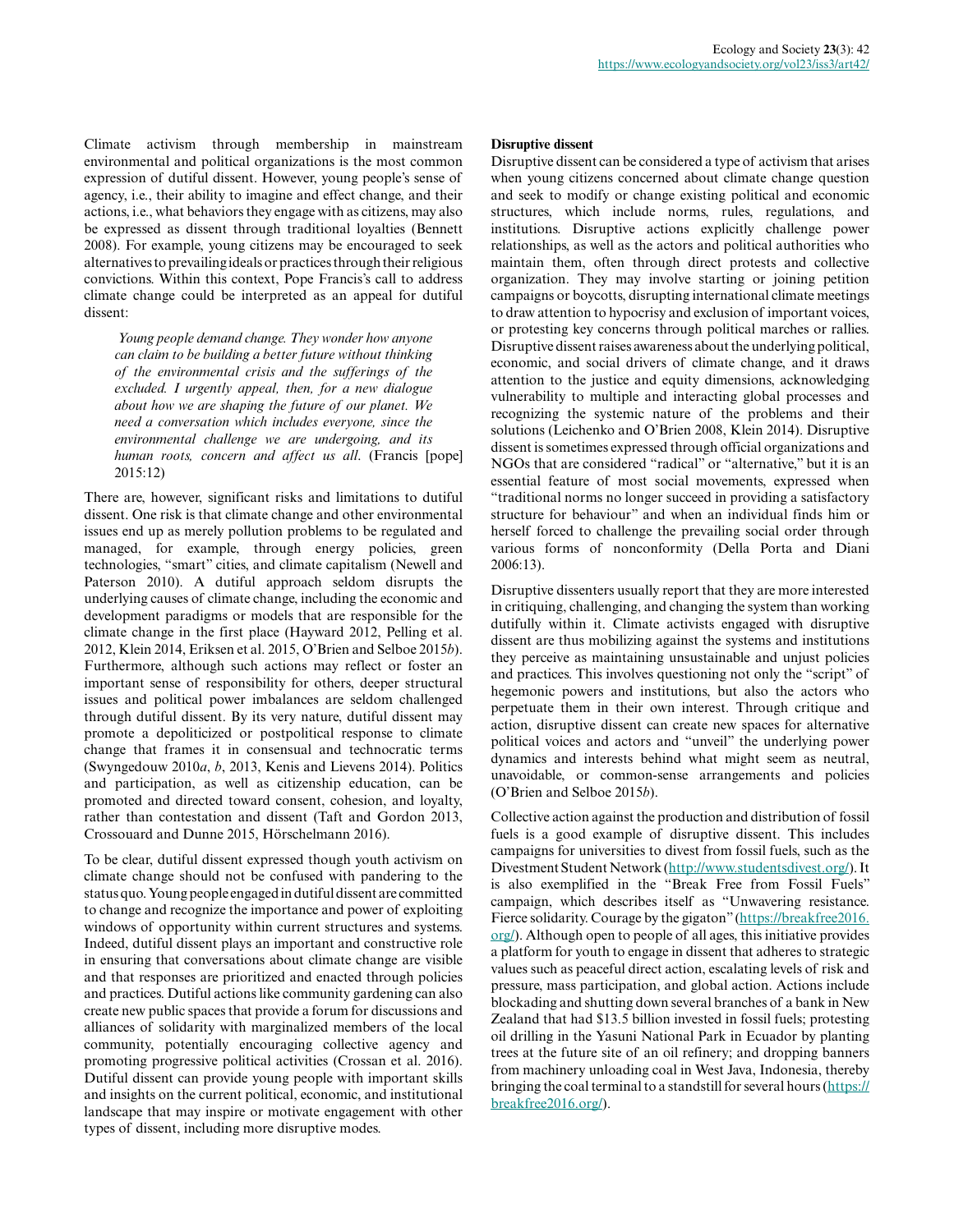Visible critiques and symbolic acts of dissent can trigger awareness and social reflection, generate debate, open spaces for new actors and issues, and create momentum for social change. By introducing new concepts, ideas, methods, or tactics for achieving desired change, disruptive dissent can represent an important strategy with far-reaching impacts. However, the alternative forms of citizenship and participation expressed by youth are typically resisted, rejected, or ignored by the political elite and establishment (Weller 2007, Selboe 2010, Taft and Gordon 2013). This approach also introduces risks, particularly the risk of being co-opted by prevailing agents and institutions that constrain the autonomy of youth, especially within the context of globalization and neoliberal reforms (Hayward 2012). In fact, when disruptive dissent truly threatens key economic interests or postpolitical formal politics, it may lead to silencing, exclusion, repression, or criminalization (Taft and Gordon 2013, Hörschelmann 2016). In some cases, individual rights may be curtailed through antiprotest laws or by invoking counterterrorism laws to keep people quiet.

Politicizing climate change through a critique of the status quo can open up spaces for new actors, but it may also contribute to an antagonistic and polarizing discourse that can limit mobilization and inhibit new visions and alternatives for the future (Kenis and Lievens 2014, O'Brien and Selboe 2015*b*). This was the case of the political movement Climate Justice Action (CJA) and its struggle to challenge the postpolitical and consensual debate on climate change. The CJA created spaces for formerly unheard voices, but the capacity and outreach of the movement intensified a we/them distinction and was limited by lack of an elaborate perspective on alternatives (Kenis and Mathijs 2014). Although disruptive dissent draws attention to power structures and represents a force operating "against power," the failure to offer viable alternatives represents a major challenge. In some cases, those who are interested in social change eventually work with those in power and express their dissent in a more dutiful manner. In other cases, disruptive dissent may provide a platform for solidarity while youth pursue change through other means, including what we refer to subsequently as dangerous dissent.

### **Dangerous dissent**

Dangerous dissent involves a type of political activism that defies business as usual by initiating, developing, and actualizing alternatives that inspire and sustain long-term transformations. This includes a wide spectrum of actions, ideas, discourses, practices, tactics, alliances, and technologies. Dangerous dissent refers to the degree of threat that these alternatives present to established power elites and investments over the medium and long term. Like disruptive dissent, it does not recognize existing institutions and power relationships as fixed or given. What makes this type of dissent dangerous is that it generates new and alternative systems, new ways of doing things, new types of economic relationships, and new ways of organizing society. The "danger" also lies in the way that youth are claiming, taking back, or generating their own power and strengthening their personal and political agency, or simply questioning what to others appears to be inevitable, such as a fossil fuel–based economy, hyperconsumption, and increasing social inequality.

Although dangerous dissent is not always recognized as climate change activism, it can be a powerful move to undermine influential interests and transform social norms that are complicit in maintaining current systems of unsustainable growth, high greenhouse gas emissions, and deep social injustice. Dangerous dissent challenges existing paradigms or ways of understanding the relationship between climate change and social change. As Jeanes (2006:133) notes, some of the most dangerous new thinking embodies "the courage to resist the 'realization' of current creative practices in favour of the actualization of the new (previously unknown) ways of thinking."

In relation to climate change, dangerous dissent is perhaps most powerfully expressed through the postdevelopment and anticonsumerist philosophies of degrowth movements and the climate justice and just transition movements (Demaria et al. 2013, Schlosberg and Collins 2014, Escobar 2015). Degrowth movements are dangerous in that they challenge a basic tenet of capitalism, instead advocating for downscaling of production and consumption and a greater focus on care, solidarity, and cooperation. Aljets and Ebinger (2016:6) describe how some young people in Germany's degrowth movement are dissenting from unsustainable development pathways:

*To us, the topic of sufficiency and the question of how everyone can have enough appears to be one of the central interfaces between the German degrowth movement and the youth environmental movement. Young environmental activists place great emphasis on personal sufficiency, and demonstrate as far as possible how sufficiency can be implemented in everyday life. They question the prevailing logic of forever-higher-faster-further-more, and derive great pleasure from energy saving, climate control, sharing, gifting, and rejecting packaging. They are pioneers of a consistently ecological and sustainable lifestyle, and demand that this be made accessible to others as well. They have recognised that the lifestyle in industrialised countries can only be achieved at the expense of the environment, nature and people in the Global South, and that their generation's environmental footprint will fall on the shoulders of the following generation.*

Some actions may be dangerous without involving an open critique of the systems and structures that contribute to and perpetuate climate change. Dangerous dissent may be expressed in subversive ways that can inspire action over time, akin to what was referred to previously as infraglobalization or "subterranean" practices of everyday politics that inform and prefigure significant new social movements (Scott 1990, El Khoury 2015). In this process, new visions and powerful narratives emerge from a different view of what the system and the future might look like, and responses are no longer focused on one specific claim, e.g., reducing carbon emissions. Instead, they offer plausible alternative orientations, practices, and social arrangements for prosustainable change. It is most often expressed through propositional rather than oppositional actions, where "the aim in propositional praxis is to transmute resistance strategies towards substantive acts of creation, to make resistance secondary to the more enduring goal of building processes and structures that embody the fought-for ideals" (El Khoury 2015:109). The propositional praxis of youth activism can be particularly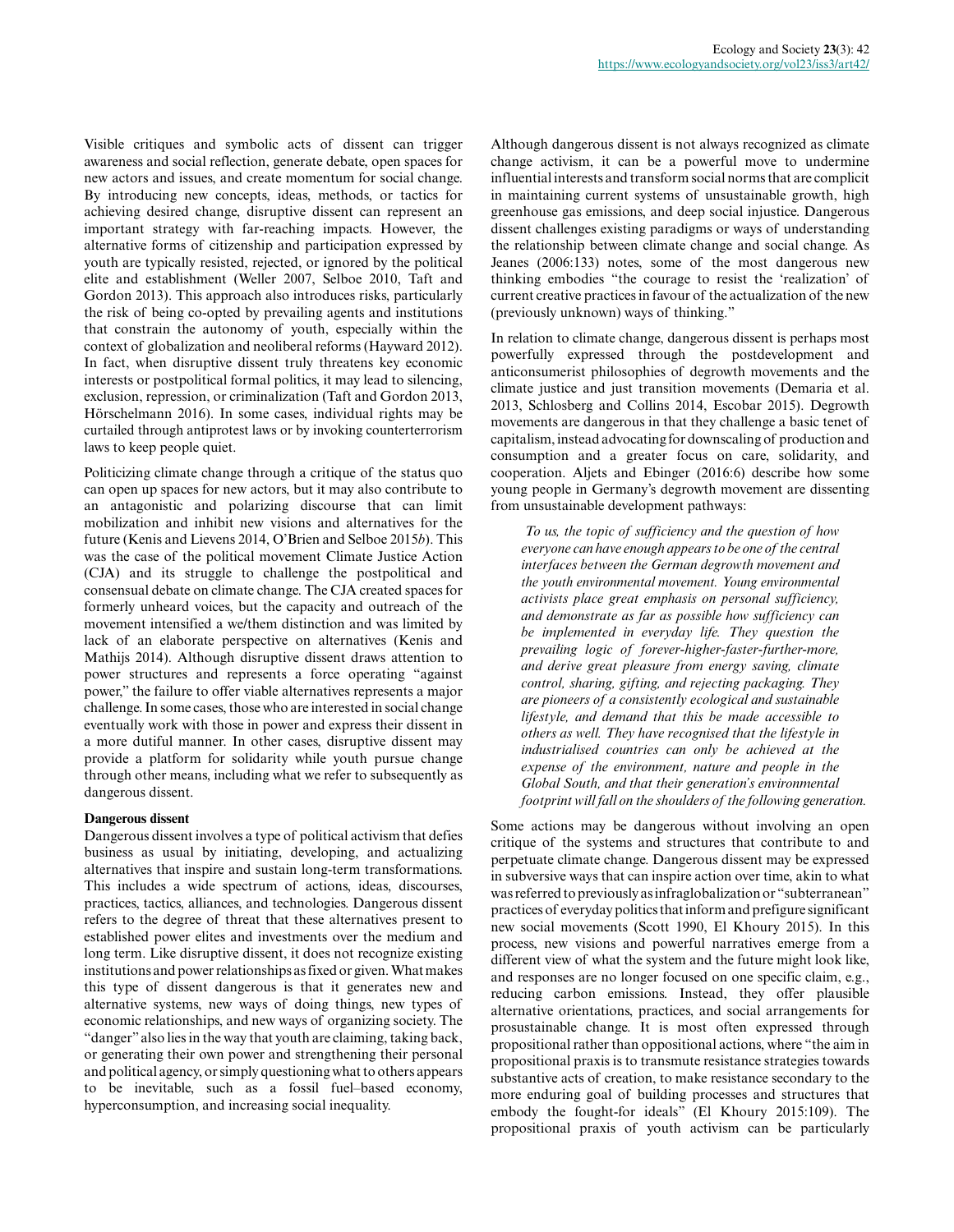dangerous to those in power and to those with vested interests in maintaining systems that undermine sustainability.

Dangerous dissent describes actions and strategies of youth that have the potential to fundamentally change the goals, priorities, and assumptions of the "given" world. Dangerous dissent against transborder policies and environmental governance in the U.S.- Mexico border region, for example, is expressed through the Sonoran Desert Narrative Network, which emerged from a meeting of the Next Generation Sonoran Desert Researchers as a means to create a new shared narrative, an alternative discourse, and the potential for grounded policy change through ecological democracy (Lejano et al. 2013, Ingram et al. 2015). Through three case studies, Lejano et al. (2013:177) reflect on how narrative networks can "enable people to present organized challenges to mainstream power relationships and conventional environmental behavior."

The seeds of dangerous dissent often germinate when young people's values and worldviews diverge from those holding power, and they flourish when young activists learn how to sustain these new values and actions, gaining not only a sense of self transcendence that can support activism in the face of repeated disappointment, the pressures of student debt, or active resistance from powerful interests, but also new solidarities with other groups that enrich and reenergize the process of effecting desired change (Hayward 2017). Indeed, socially conscious young people are increasingly seeking options that they consider to be more meaningful and that contribute to a better world, to the detriment of traditional sectors, including investment banks and established news organizations. According to a Gallup (2016) study, although millennials in the United States want a purposeful job and a life with active community and social ties, many report feeling less emotionally and behaviorally connected to their job and organization. This disengagement has repercussions for the economy. A *New York Times* article by Sidney Ember (2016) describes the difficulties faced by the advertising industry in recruiting young talent:

*A lot is at stake: If agencies cannot recruit and retain top young talent, the craft of traditional advertising—an important part of culture for better or worse—could disappear. "We have to fill the pipeline with young talent," said Tony Weisman, chief executive in North America for the agency DigitasLBi. If agencies fail to recruit and keep top young employees, he said, "We're going to become archaic."*

Dangerous dissent does not have to be strategic, but it often involves a clear vision of new and desired futures (Satell and Popovic 2017). It may emerge as part of social activism, but it goes beyond the critiques associated with disruptive dissent. For example, alternative market relationships, such as direct farmerto-consumer exchanges, can evolve to become a form of dangerous dissent. In this case, these new relationships can pose challenges to food distributors and supermarket chains. Bringing together new, seemingly unrelated actors and issues and experimenting with economic models that prioritize human relationships or with plant-based diets that respect the rights of animals while decreasing greenhouse gas emissions can be a powerful way to elicit change. Dangerous dissent thus forms the seedbed for new forms of solidarity (Bauman 2013).

However, one of the possible drawbacks to dangerous dissent is that it may pose no immediate threat to dominant systems. To some extent, dangerous dissent can be tolerated. For example, alternative communities such as transition towns may not actually challenge dominant power relations and may in fact help maintain them if the movement remains the preserve of middle-class and young elite communities (Smith 2011, Feola and Nunes 2014). In some cases, novel forms of social organization, such as the sharing economy, may not be as progressive as they seem. One criticism of the sharing economy is that venture capital and for-profit platforms have too frequently co-opted what began as a progressive, socially transformative idea (Schor 2014). Creativity and innovation have indeed become modern mantras that support capitalism (Jeanes 2006), and together with arts and literature, they may be part of what Amitav Ghosh (2016) refers to as a form of collusion with "the great derangement." Art practices that refuse to be co-opted by capitalism, such as creating noncommercial art in public spaces to share new ideas about climate change or injustice, may provide some latent examples of dangerous dissent.

Dangerous dissent is not merely about withdrawal from the system, subversion, or practices that stay "under the radar." Nor is not to be confused with the dangerous methods sometimes used to display dissent, such as violent riots of rage and extreme or fundamentalist attacks. As Barber (2003:126) argues, a "mob is not a citizenry, if an action is to be political it must ensue from forethought and deliberation, from free and conscious choice." Dangerous dissent is instead about creating alternatives that in the long run can threaten vested interests and the status quo in unconventional ways. As we discuss subsequently, a combination of dutiful, disruptive, and dangerous dissent may be necessary to support social transformations as an effective response to climate change.

## **DISCUSSION**

The clock is ticking, and the future for young people today will be largely decided by generations that will be gone before the most severe impacts of climate change are felt. Dutiful, disruptive, and dangerous dissent represent three complementary and mutually reinforcing pathways for youth to express dissent, agency, and influence over their future. Table 1 summarizes some of the distinguishing factors among the three types, as well as the risks associated with each of them, as discussed previously. The point of this typology is not to advocate for one type of dissent over another, but rather to draw attention to the ways that the three types actively work together as expressions of dissent through climate change activism among youth. Indeed, most successful social movements, such as the civil rights, women's rights, and LGBT (lesbian, gay, bisexual, and transgender) rights movements, involved all three types of dissent, each of which contributed to reclaiming, reframing, and transforming previously stigmatized accounts of group membership.

The degrowth movement, presented previously as an example of dangerous dissent, illustrates the way that multiple types of dissent can support each other. It was launched as a challenge to continuous economic growth, with the goal of realizing a voluntary societal shrinking of production and consumption consistent with social and ecological sustainability. Demaria et al. (2013) draw attention to the diversity of ideas, strategies, and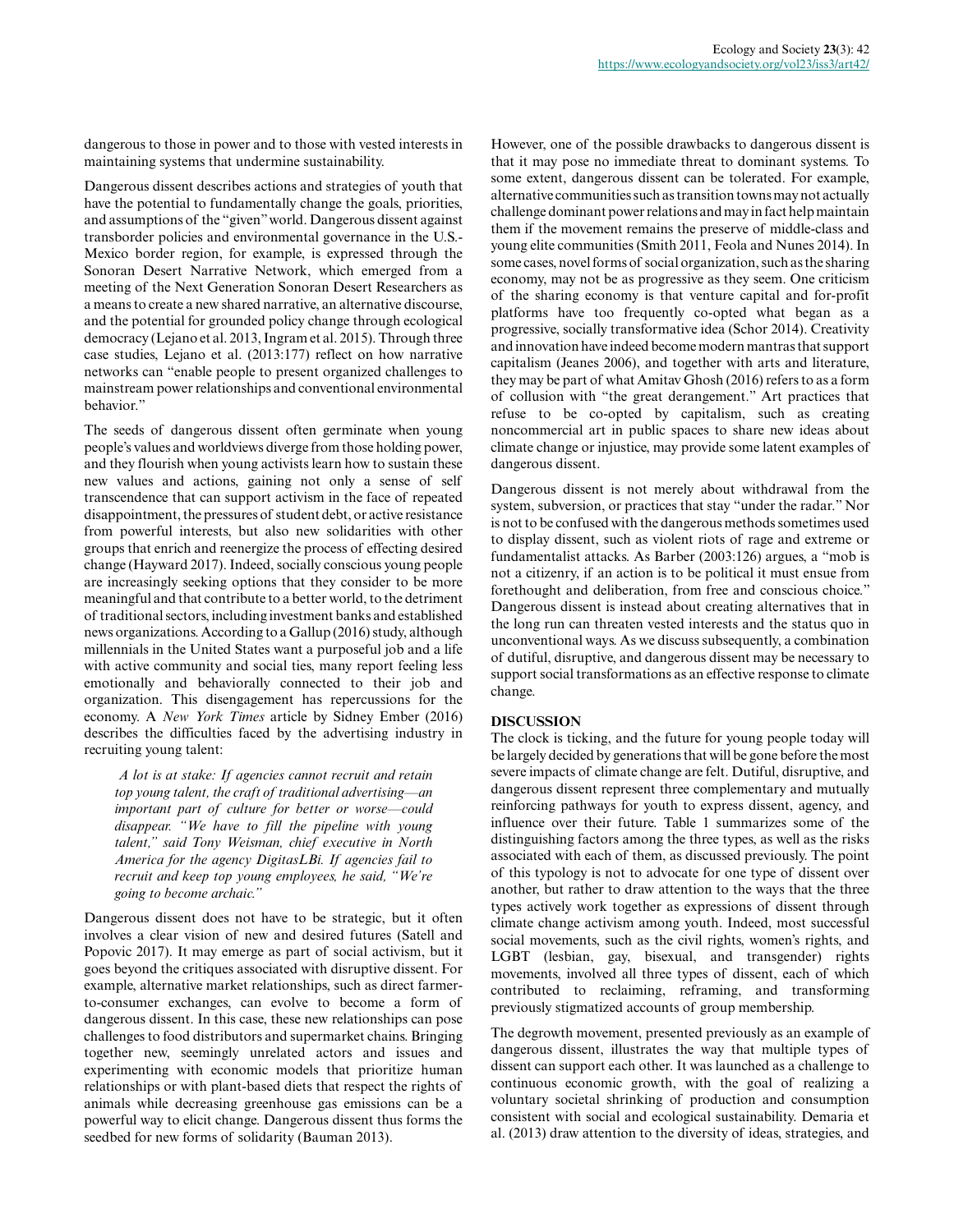| Type of Climate     | Dutiful                               | Disruptive                                  | Dangerous                                                        |
|---------------------|---------------------------------------|---------------------------------------------|------------------------------------------------------------------|
| Change Activism     | Dissent                               | Dissent                                     | Dissent                                                          |
| Orientation to      | Works within existing systems and     | Contests prevailing social norms and        | Creates and (re-)generates new and                               |
| prevailing power    | power structures to effect policy     | policy practices to redirect policy and     | alternative systems, subverting existing power                   |
| relationships       | change                                | change outcomes                             | structures by mobilizing citizens around new<br>norms and values |
| Approach            | Reformist                             | Oppositional                                | Propositional                                                    |
| Example of activism | Helping university to develop an      | Protesting outside a local bank to get      | Setting up an alternative local currency that                    |
|                     | ethical investment policy             | them to divest from petroleum<br>industries | does not rely on existing financial institutions                 |
| Strengths           | Provides insights into how current    | Increases awareness and engagement          | Bypasses existing systems and can potentially                    |
|                     | institutions and systems function     | Highlights justice and equity               | undermine them                                                   |
|                     | Offers direct access to those holding | dimensions                                  | Demonstrates viability of alternatives                           |
|                     | power                                 | Focuses on underlying causes of             | Tends to be "off the radar" from those                           |
|                     | Builds legitimacy and authority       | climate change                              | threatened by alternatives                                       |
|                     | within existing system                | Opens spaces for new actors and voices      |                                                                  |
| <b>Risks</b>        | Co-optation; enrollment in the        | Polarization; promotion of                  | Creation of "parallel systems" that are                          |
|                     | reward system of current structures;  | antagonisms rather than alternatives        | progressive but do not challenge status quo or                   |
|                     | danger of normalizing the status      |                                             | that risk being co-opted to reproduce business                   |
|                     | quo                                   |                                             | as usual                                                         |

**Table 1**. Summary of three types of dissent and their distinguishing factors.

actors involved in the degrowth movement. By identifying, naming, and valuing different socio-environmental futures and proposing radical change through alternative meanings and ways of doing things, the movement can indeed be considered a powerful example of dangerous dissent. However, elements of disruptive dissent are also visible in the movement's oppositional activism, as well as in the critique of the hegemony of economic growth. At the same time, there are also reformist strategies within the degrowth movement; dutiful dissent can be expressed by working for social transformation within existing institutions or by calling for their preservation and reform, e.g., defending democratic institutions while supporting the development of a more participatory democracy (Demaria et al. 2013). According to Demaria et al. (2013), it is precisely the innovative and coherent combination of heterogeneous concerns, demands, means, and actors within the movements that keep them dynamic and innovative. Contradictions and conflicts may create tensions within the degrowth movement, but when they are recognized and valued, they contribute to the movement's continuous evolution.

An awareness of the different modes of dissent and their strengths, limits, and implications for climate activism among youth is critical. Education plays an important role in empowering youth with the knowledge and skills to engage effectively with climate change (Westheimer and Khane 2004, Westheimer 2008). Youth education on climate change often focuses on providing information about the climate system and the impacts and consequences of climate change for society. Education for dissent and action on climate change requires critical thinking, including reflection on individual and collective attitudes and approaches to power, as well as greater attention to issues of social and environmental justice. Critical thinking is essential to challenging the assumptions and interests that maintain business as usual and for developing strategies and actions that directly confront those with vested interests in systems and structures that perpetuate climate change and social inequality (Mitchell 2007). Hytten (2016) argues that studying and participating in civic activism, social movements, collective mobilization, and resistance can

provide valuable resources for deepening democracy. We suggest that through direct experiences with dutiful, disruptive, or dangerous dissent, youth may gain important insights into social change, systems change, citizenship, and democracy that many education systems are currently failing to provide (Hayward 2012).

#### **CONCLUSION**

Our goal has been to draw attention to the complex relationships of power that young activists are frequently required to navigate and to the varieties and likely consequences of diverse expressions of dissent. The typology we presented supports critical reflection on the effectiveness of diverse strategies of youth dissent, and as philosopher Hannah Arendt discussed in *The Human Condition* (Arendt and Canovan 1998:5), it encourages us "to think about what we are doing." If the goal is to change the system, not the climate, it may be necessary to do more than just educate young people about climate change and encourage youth activism. Instead, it may be time to recognize the many facets, forms, spaces, and expressions of youth dissent.

Despite diverse expressions, all forms of political dissent suggest a belief or presumption of agency, that is, the ability of individuals to imagine a different future and a sense of purposeful expression of opinions or actions that are at variance with dominant or commonly held beliefs. By drawing attention to multiple ways for youth to express their agency both within and outside of traditional political processes, we highlight the ways that they are challenging the interests and power relationships that are perpetuating an unsustainable future. However, not all forms of dissent and climate activism are equally challenging to the status quo, and not all forms of dissent can be interpreted in a positive light. Indeed, dissent can be manufactured as a result of failed expectations and frustration with the lack of alternatives or as a result of a lack of voice and access to democratic processes (Herman and Chomsky 2008). If there are no constructive outlets for dissent, there is a risk of moving toward withdrawal, inaction, or angry violence. Within the context of climate change, such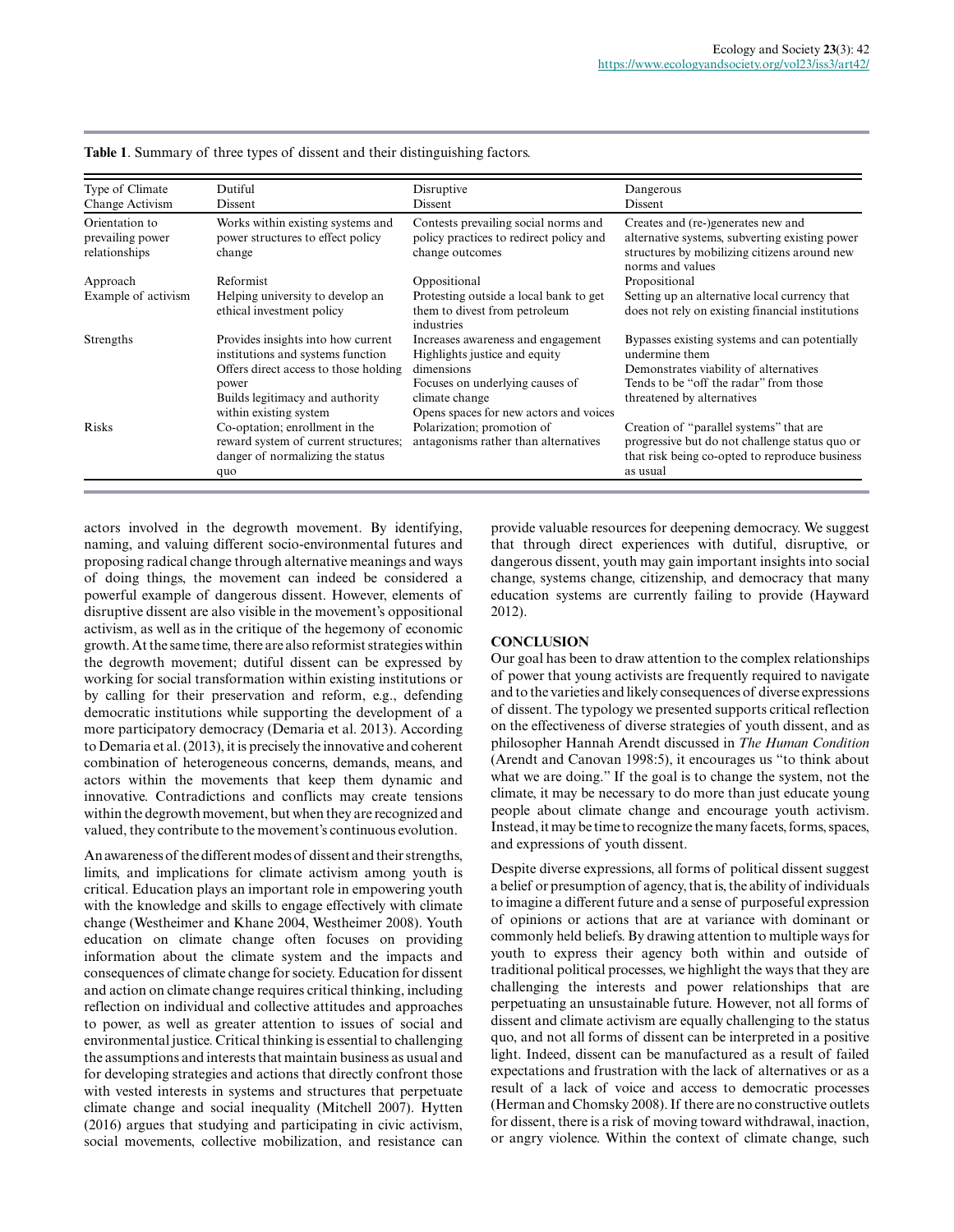anger may be directed against other marginalized people, such as migrants fleeing violent conflict, economic impoverishment, and environmental degradation.

As we have emphasized, the lines between dutiful, disruptive, and dangerous dissent are fluid rather than fixed. Rather than representing "boxes" or "categories" for classifying discrete actions, these ideal types can help us to understand and analyze the complexity of youth activism on climate change. The typology may be equally relevant to "adult" expressions of dissent. It may be particularly interesting to investigate whether the lines between "youth" and "adult" are becoming blurred as young people take greater responsibility for their future, while many adults behave as children, protecting their toys and games as the climate continues to warm. However, more empirical research is needed in different geographic and social contexts to identify how different modes of dissent are both evolving and challenging existing cultural, social, economic, and political systems, while also creating viable alternatives. There is no doubt that the visions and values of young people have to be seen, heard, prioritized, and realized through climate change activism. We argue that young people will be better placed to reclaim, reframe, and transform their future in a changing climate through critical reflection and a combination of dutiful, disruptive, and dangerous dissent.

*Responses to this article can be read online at:* [http://www.ecologyandsociety.org/issues/responses.](http://www.ecologyandsociety.org/issues/responses.php/10287) [php/10287](http://www.ecologyandsociety.org/issues/responses.php/10287)

#### **Acknowledgments:**

*We would like to thank two anonymous reviewers for their valuable comments on the article, as well as the Research Council of Norway for funding Project 207582, Voices of the Future: Values and Visions of Norwegian Youth on Responses to Climate Change.*

#### **LITERATURE CITED**

Aljets, J., and K. Ebinger. 2016. Youth environmental movement: implementing socio-ecological transformation with enthusiasm. *Degrowth in Bewegung(en)*. Konzeptwek Neue Ökonomie, Leipzig, Germany. [online] URL: [https://www.degrowth.de/wp](https://www.degrowth.de/wp-content/uploads/2016/12/DIM_Environmental-Youth.pdf)[content/uploads/2016/12/DIM\\_Environmental-Youth.pdf](https://www.degrowth.de/wp-content/uploads/2016/12/DIM_Environmental-Youth.pdf)

Arendt, H., and M. Canovan. 1998. *The human condition*. Second edition. University of Chicago Press, Chicago, Illinois, USA. [http://dx.doi.org/10.7208/chicago/9780226924571.001.0001](http://dx.doi.org/10.7208%2Fchicago%2F9780226924571.001.0001) 

Arneil, B. 2015. Global citizenship vs cosmopolitanism. Pages 214-233 *in* T. Caraus and A. Parvu, editors. *Cosmopolitanism and the legacies of dissent*. Routledge, New York, New York, USA.

Arnett Jensen, L., and J. Jensen Arnett. 2012. Going global: new pathways for adolescents and emerging adults in a changing world. *Journal of Social Issues* 68(3):473-492. [http://dx.doi.](http://dx.doi.org/10.1111%2Fj.1540-4560.2012.01759.x) [org/10.1111/j.1540-4560.2012.01759.x](http://dx.doi.org/10.1111%2Fj.1540-4560.2012.01759.x)

Barber, B. 2003. *Strong democracy: participatory politics for a new age*. Twentieth Anniversary Edition. University of California Press, Berkeley, California, USA.

Barry, J. 2012. *The politics of actually existing unsustainability: human flourishing in a climate-changed, carbon constrained world*. Oxford University Press, Oxford, UK. [http://dx.doi.org/10.1093/](http://dx.doi.org/10.1093%2Facprof%3Aoso%2F9780199695393.001.0001) [acprof:oso/9780199695393.001.0001](http://dx.doi.org/10.1093%2Facprof%3Aoso%2F9780199695393.001.0001) 

Bauman, Z. 2013. Solidarity: a word in search of flesh. *New Eastern Europe: Eurozine* 2, 8 May. [online] URL: [http://www.](http://www.eurozine.com/articles/2013-05-08-bauman-en.html) [eurozine.com/articles/2013-05-08-bauman-en.html](http://www.eurozine.com/articles/2013-05-08-bauman-en.html)

Bauman, Z., and D. Lyon. 2013. *Liquid surveillance: a conversation*. Polity, Cambridge, UK.

Bennett, W. L. 2008. *Civic life online: learning how digital media can engage youth.* MacArthur Foundation Series on Digital Media and Learning. MIT Press, Cambridge, Massachusetts, USA.

Bohman, J. 2007. *Democracy across borders: from dêmos to dêmoi*. MIT Press, Cambridge, Massachusetts, USA.

Burke, L. 2014. Mission Australia Youth Survey 2014 shows kids don't care about the environment any more. *News.com.au*. 2 December. [online] URL: [http://www.news.com.au/technology/](http://www.news.com.au/technology/environment/mission-australia-youth-survey-2014-shows-kids-dont-care-about-the-environment-any-more/news-story/850913c5a5fea160c7e43164eba4b22f) [environment/mission-australia-youth-survey-2014-shows-kids-dont](http://www.news.com.au/technology/environment/mission-australia-youth-survey-2014-shows-kids-dont-care-about-the-environment-any-more/news-story/850913c5a5fea160c7e43164eba4b22f)[care-about-the-environment-any-more/news-story/850913c5a5fe](http://www.news.com.au/technology/environment/mission-australia-youth-survey-2014-shows-kids-dont-care-about-the-environment-any-more/news-story/850913c5a5fea160c7e43164eba4b22f)[a160c7e43164eba4b22f](http://www.news.com.au/technology/environment/mission-australia-youth-survey-2014-shows-kids-dont-care-about-the-environment-any-more/news-story/850913c5a5fea160c7e43164eba4b22f)

Checkoway, B. 2011. What is youth participation? *Children and Youth Services Review* 33(2):340-345. [http://dx.doi.org/10.1016/j.](http://dx.doi.org/10.1016%2Fj.childyouth.2010.09.017) [childyouth.2010.09.017](http://dx.doi.org/10.1016%2Fj.childyouth.2010.09.017)

Checkoway, B., and A. Aldana. 2013. Four forms of youth civic engagement for diverse democracy. *Children and Youth Services Review* 35(11):1894-1899. [http://dx.doi.org/10.1016/j.](http://dx.doi.org/10.1016%2Fj.childyouth.2013.09.005) [childyouth.2013.09.005](http://dx.doi.org/10.1016%2Fj.childyouth.2013.09.005)

Coleman, S. 2010. Making citizens online. From virtual boyscouts to activist networks. Pages 71-90 *in* T. Olsson and P. Dahlgren, editors. *Young people, ICTs and democracy: theories, policies, identities, and websites.* Nordicom, Göteborg, Sweden.

Collin, P. 2015. *Young citizens and political participation in a digital society*. Palgrave Macmillan, London, UK. [http://dx.doi.](http://dx.doi.org/10.1057%2F9781137348838) [org/10.1057/9781137348838](http://dx.doi.org/10.1057%2F9781137348838) 

Corner, A., O. Roberts, S. Chiari, S. Völler, E. S. Mayrhuber, S. Mandl, and K. Monson. 2015. How do young people engage with climate change? The role of knowledge, values, message framing, and trusted communicators. *WIREs Climate Change* 6 (5):523-534. [http://dx.doi.org/10.1002/wcc.353](http://dx.doi.org/10.1002%2Fwcc.353)

Crayton, K. 2014. The art of racial dissent: African American political discourse in the age of Obama. *Kent Law Review* 89 (2):689-721.

Crossan, J., A. Cumbers, R. McMaster, and D. Shaw. 2016. Contesting neoliberal urbanism in Glasgow's community gardens: the practice of DIY citizenship. *Antipode* 48(4):937-955. [http://dx.doi.org/10.1111/anti.12220](http://dx.doi.org/10.1111%2Fanti.12220)

Crossouard, B., and M. Dunne. 2015. Politics, gender and youth citizenship in Senegal: youth policing of dissent and diversity. *International Review of Education* 61(1):43-60. [http://dx.doi.](http://dx.doi.org/10.1007%2Fs11159-015-9466-0) [org/10.1007/s11159-015-9466-0](http://dx.doi.org/10.1007%2Fs11159-015-9466-0)

Della Porta, D., and M. Diani. 2006. *Social movements: an introduction*. Second edition. Blackwell, Oxford, UK.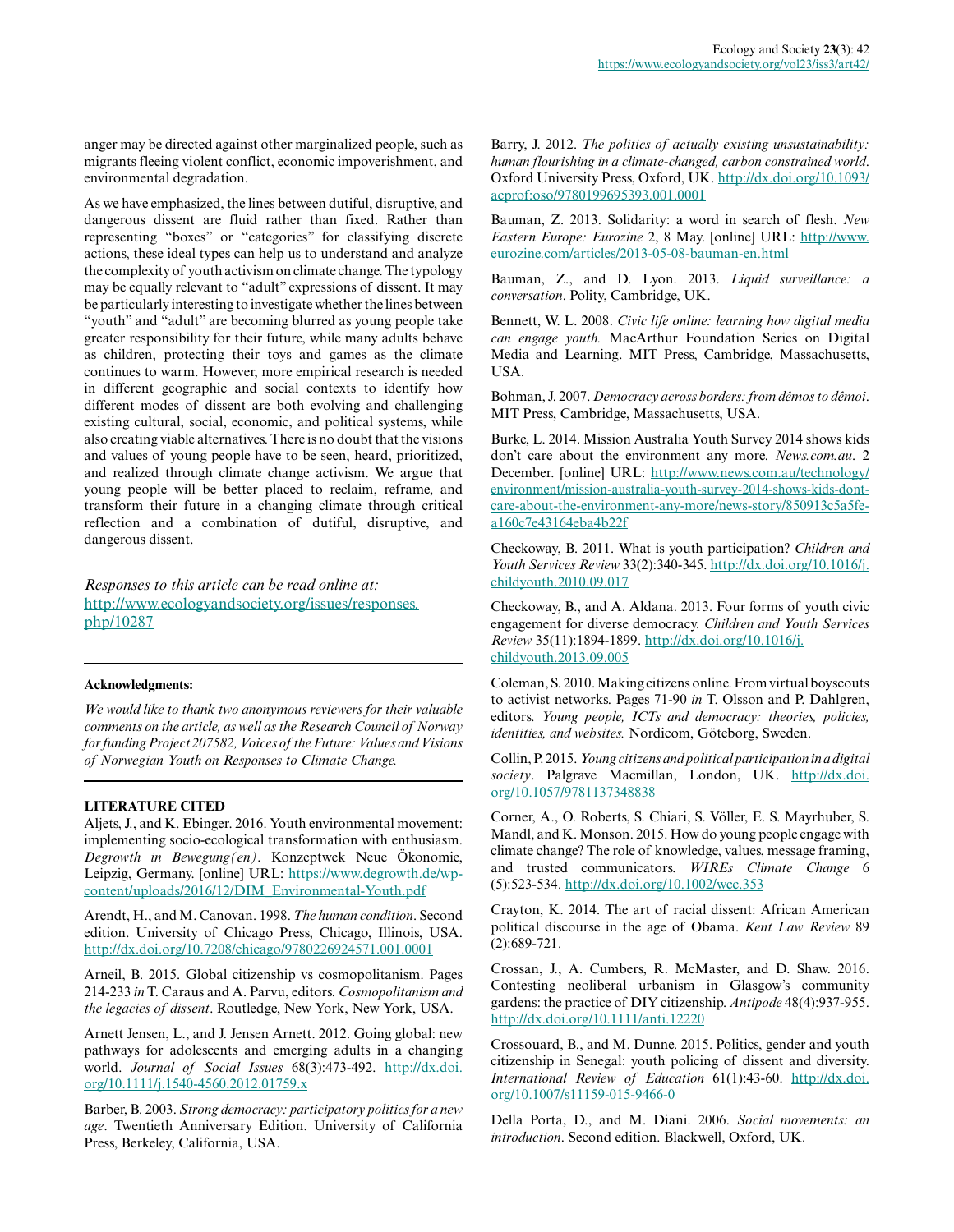Demaria, F., F. Schneider, F. Sekulova, and J. Martinez-Alier. 2013. What is degrowth? From an activist slogan to a social movement. *Environmental Values* 22(2):191-215. [http://dx.doi.](http://dx.doi.org/10.3197%2F096327113X13581561725194) [org/10.3197/096327113X13581561725194](http://dx.doi.org/10.3197%2F096327113X13581561725194) 

Earl, J., K. Kimport, G. Prieto, C. Rush, and K. Reynoso. 2010. Changing the world one webpage at a time: conceptualizing and explaining Internet activism. *Mobilization: An International Quarterly* 15(4):425-446.

El Khoury, A. 2015. *Globalization development and social justice: a propositional political approach.* Routledge, Abingdon, UK.

Ember, S. 2016. Ad agencies need young talent. Cue the beanbag chairs. *New York Times*. 18 April. [online] URL: [http://www.](http://www.nytimes.com/2016/04/19/business/media/ad-agencies-need-young-talent-cue-the-bean-bag-chairs.html) [nytimes.com/2016/04/19/business/media/ad-agencies-need-young](http://www.nytimes.com/2016/04/19/business/media/ad-agencies-need-young-talent-cue-the-bean-bag-chairs.html)[talent-cue-the-bean-bag-chairs.html](http://www.nytimes.com/2016/04/19/business/media/ad-agencies-need-young-talent-cue-the-bean-bag-chairs.html)

Eriksen, S., T. H. Inderberg, K. O'Brien, and L. Sygna. 2015. Introduction: development as usual is not enough. Pages 1-18 *in* T. H. Inderberg, S. Eriksen, K. O'Brien, and L. Sygna, editors. *Climate change adaptation and development: transforming paradigms and practices*. Routledge, London, UK.

Erikson, E. H. 1970. Reflections on the dissent of contemporary youth. *Daedalus* 99(1):154-176.

Erikson, R. S., and L. Stoker. 2011. Caught in the draft: the effects of Vietnam draft lottery status on political attitudes. *American Political Science Review* 105(2):221-237. [http://dx.doi.org/10.1017/](http://dx.doi.org/10.1017%2FS0003055411000141) [S0003055411000141](http://dx.doi.org/10.1017%2FS0003055411000141) 

Escobar, A. 2015. Degrowth, postdevelopment, and transitions: a preliminary conversation. *Sustainability Science* 10(3):451-462. [http://dx.doi.org/10.1007/s11625-015-0297-5](http://dx.doi.org/10.1007%2Fs11625-015-0297-5)

Fazey, I. 2010. Resilience and higher order thinking. *Ecology and Society* 15(3):9. [online] URL: [http://dx.doi.org/10.5751/](http://dx.doi.org/10.5751%2FES-03434-150309) [ES-03434-150309](http://dx.doi.org/10.5751%2FES-03434-150309)

Feldman, L., M. C. Nisbet, A. Leiserowitz, and E. Maibach. 2010. *The climate change generation? Survey analysis of the perceptions and beliefs of young Americans*. George Mason University, Center for Climate Change Communication, Fairfax, Virginia, USA.

Fenton, N. 2010. Re-imagining democracy. New media, young people, participation and politics. Pages 19-34 *in* T. Olsson and P. Dahlgren, editors. *Young people, ICTs and democracy: theories, policies, identities, and websites.* Nordicom, Göteborg, Sweden.

Feola, G., and R. Nunes. 2014. Success and failure of grassroots innovations for addressing climate change: the case of the Transition Movement. *Global Environmental Change* 24:232-250. [http://dx.doi.org/10.1016/j.gloenvcha.2013.11.011](http://dx.doi.org/10.1016%2Fj.gloenvcha.2013.11.011)

Fildes, J., A. Robbins, L. Cave, B. Perrens, and A. Wearring. 2014. *Mission Australia's 2014 youth survey report*. Mission Australia, Sydney, New South Wales, Australia.

Fisher, S. R. 2016. Life trajectories of youth committing to climate activism. *Environmental Education Research* 22(2):229-247. [http://](http://dx.doi.org/10.1080%2F13504622.2015.1007337) [dx.doi.org/10.1080/13504622.2015.1007337](http://dx.doi.org/10.1080%2F13504622.2015.1007337)

Flanagan, C., and P. Levine. 2010. Civic engagement and the transition to adulthood. *Future of Children* 20(1):159-179. [http://](http://dx.doi.org/10.1353%2Ffoc.0.0043) [dx.doi.org/10.1353/foc.0.0043](http://dx.doi.org/10.1353%2Ffoc.0.0043) 

Fløttum, K., T. Dahl, and V. Rivenes. 2016. Young Norwegians and their views on climate change and the future: findings from a climate concerned and oil-rich nation. *Journal of Youth Studies* 19(8):1128-1143. [http://dx.doi.org/10.1080/13676261.2016.1145633](http://dx.doi.org/10.1080%2F13676261.2016.1145633) 

Francis (pope). 2015. *Encyclical letter* Laudato si' *of the holy father Francis on care for our common home*. Vatican Press, Vatican City. [online] URL: [http://w2.vatican.va/content/dam/francesco/](http://w2.vatican.va/content/dam/francesco/pdf/encyclicals/documents/papa-francesco_20150524_enciclica-laudato-si_en.pdf) [pdf/encyclicals/documents/papa-francesco\\_20150524\\_enciclica-laudato](http://w2.vatican.va/content/dam/francesco/pdf/encyclicals/documents/papa-francesco_20150524_enciclica-laudato-si_en.pdf)si en.pdf

Gallup. 2016. *How millennials want to work and live: the six big changes leaders have to make*. Gallup, Washington, D.C., USA. [online] URL: [http://www.gallup.com/reports/189830/millennials](http://www.gallup.com/reports/189830/millennials-work-live.aspx)[work-live.aspx](http://www.gallup.com/reports/189830/millennials-work-live.aspx) 

Ghosh, A. 2016. *The great derangement: climate change and the unthinkable*. University of Chicago Press, Chicago, Illinois, USA.

Glick, W., editor. 2004. *The higher law: Thoreau on civil disobedience and reform*. Princeton University Press, Princeton, New Jersey, USA.

Guha, R. 2000. *Environmentalism: a global history*. Oxford University Press, Oxford, UK.

Hart, R. A. 2008. Stepping back from 'the ladder': reflections on a model of participatory work with children. Pages 19-31 *in* A. Reid, B. B. Jensen, J. Nikel, and V. Simovska, editors. *Participation and learning*. Springer, Dordrecht, The Netherlands. [http://dx.](http://dx.doi.org/10.1007%2F978-1-4020-6416-6_2) [doi.org/10.1007/978-1-4020-6416-6\\_2](http://dx.doi.org/10.1007%2F978-1-4020-6416-6_2)

Hayes, A. F., D. A. Scheufele, and M. E. Huge. 2006. Nonparticipation as self-censorship: publicly observable political activity in a polarized opinion climate. *Political Behavior* 28 (3):259-283. [http://dx.doi.org/10.1007/s11109-006-9008-3](http://dx.doi.org/10.1007%2Fs11109-006-9008-3) 

Hayward, B. 2012. *Children, citizenship and environment: nurturing a democratic imagination in a changing world*. Routledge, London, UK.

Hayward, B. 2017. *Sea change: climate politics and New Zealand*. Bridget Williams Books, Wellington, New Zealand. [http://dx.doi.](http://dx.doi.org/10.7810%2F9781988533285) [org/10.7810/9781988533285](http://dx.doi.org/10.7810%2F9781988533285) 

Hayward, B. M., and E. Selboe. 2014. Supporting resilient global citizenship in a changing climate: lessons from Norway, Samoa and New Zealand. Pages 79-85 *in* UNICEF Office of Research, editor. *The challenges of climate change: children on the front line*. UNICEF Office of Research, Florence, Italy.

Hayward, B., E. Selboe, and E. Plew. 2015. Citizenship for a changing global climate: learning from New Zealand and Norway. *Citizenship, Social and Economics Education* 14(1):19-27. [http://](http://dx.doi.org/10.1177%2F2047173415577506) [dx.doi.org/10.1177/2047173415577506](http://dx.doi.org/10.1177%2F2047173415577506) 

Head, L. 2016. *Hope and grief in the Anthropocene: reconceptualising human-nature relations*. Routledge, London, UK.

Herman, E. S., and N. Chomsky. 2008. *Manufacturing consent: the political economy of the mass media*. The Bodley Head, London, UK.

Ho, E., A. Clarke, and I. Dougherty. 2015. Youth-led social change: topics, engagement types, organizational types, strategies, and impacts. *Futures* 67:52–62. [http://dx.doi.org/10.1016/j.](http://dx.doi.org/10.1016/j.futures.2015.01.006) [futures.2015.01.006](http://dx.doi.org/10.1016/j.futures.2015.01.006)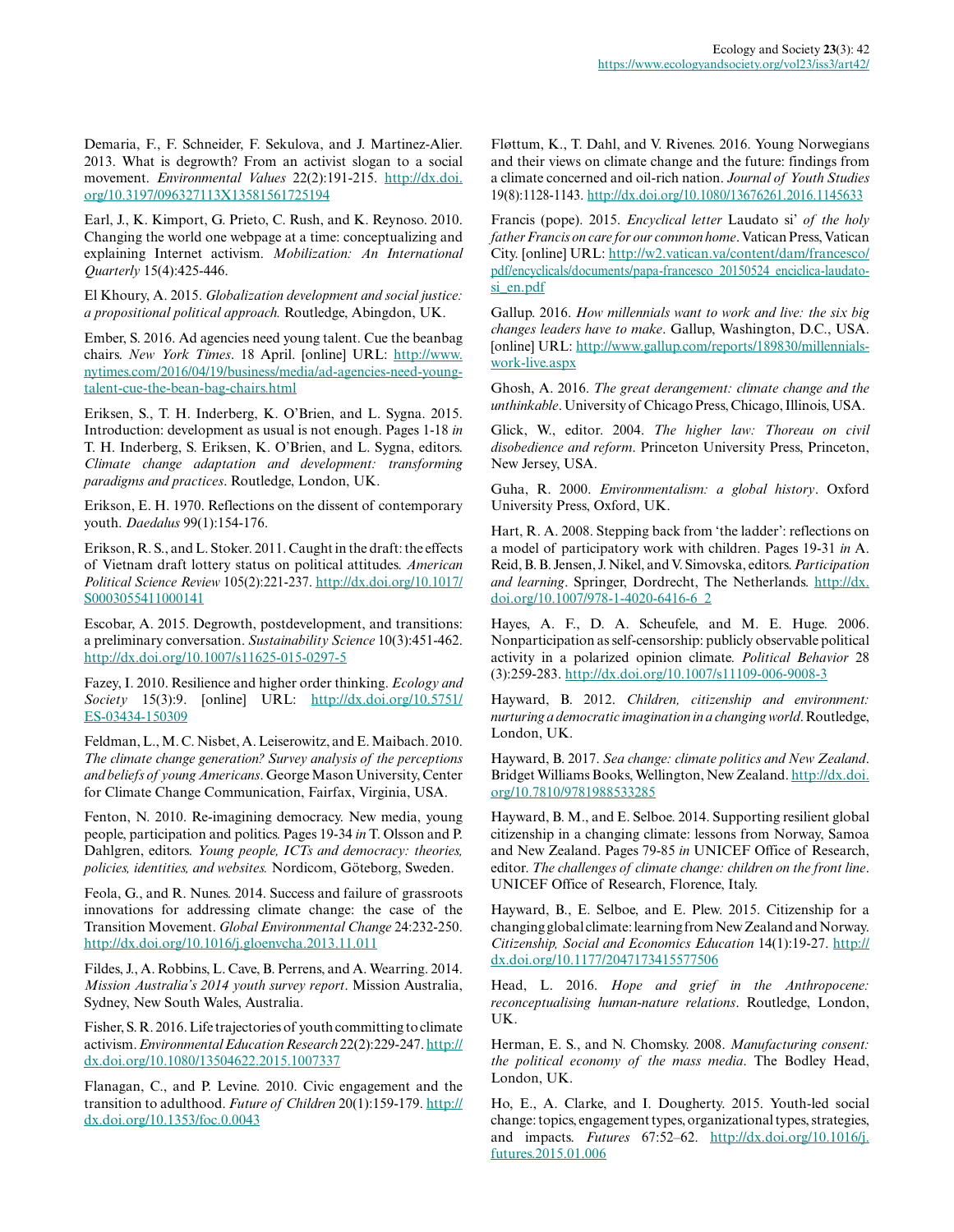Honwana, A. 2013. Youth, waithood, and protest movements in Africa. International African Institute (IAI) – Lugard Lecture 2013. *African Arguments*. 12 August. [online] URL: [http://](http://africanarguments.org/2013/08/12/youth-waithood-and-protest-movements-in-africa-by-alcinda-honwana/) [africanarguments.org/2013/08/12/youth-waithood-and-protest-movements](http://africanarguments.org/2013/08/12/youth-waithood-and-protest-movements-in-africa-by-alcinda-honwana/)[in-africa-by-alcinda-honwana/](http://africanarguments.org/2013/08/12/youth-waithood-and-protest-movements-in-africa-by-alcinda-honwana/) 

Hörschelmann, K. 2016. Dissent and youth citizenship. Pages 363-380 *in* K. Kallio, S. Mills, and T. Skelton, editors. *Politics, citizenship and rights*. Geographies of Children and Young People, Volume 7. Springer, Singapore. [http://dx.doi.org/10.1007/978-9](http://dx.doi.org/10.1007%2F978-981-4585-57-6_30) [81-4585-57-6\\_30](http://dx.doi.org/10.1007%2F978-981-4585-57-6_30) 

Hörschelmann , K., and E. El Refaie. 2014. Transnational citizenship, dissent and the political geographies of youth. *Transactions of the Institute of British Geographers* 39(3):444-456. [http://dx.doi.org/10.1111/tran.12033](http://dx.doi.org/10.1111%2Ftran.12033)

Hytten, K. 2016. Globalization, democracy, and social movements: the educational potential of activism. *Educational Philosophy and Theory* 48(10):981-996. [http://dx.doi.](http://dx.doi.org/10.1080%2F00131857.2016.1150801) [org/10.1080/00131857.2016.1150801](http://dx.doi.org/10.1080%2F00131857.2016.1150801) 

Ingelhart, P. 1997. *Modernization and postmodernization: cultural, economic, and political change in 43 societies*. Princeton University Press, Princeton, New Jersey, USA.

Ingram, M., H. Ingram, and R. Lejano. 2015. Environmental action in the Anthropocene: the power of narrative networks. *Journal of Environmental Policy & Planning, in press* [http://dx.doi.](http://dx.doi.org/10.1080%2F1523908X.2015.1113513) [org/10.1080/1523908X.2015.1113513](http://dx.doi.org/10.1080%2F1523908X.2015.1113513)

Intergovernmental Panel on Climate Change (IPCC). 2013. Technical summary. Pages 33-115 *in* T. F. Stocker, D. Qin, G.-K. Plattner, M. Tignor, S. K. Allen, J. Boschung, A. Nauels, Y. Xia, V. Bex, and P. M. Midgley, editors. *Climate change 2013: the physical science basis. Contribution of Working Group I to the Fifth Assessment Report of the Intergovernmental Panel on Climate Change*. Cambridge University Press, Cambridge, UK.

Intergovernmental Panel on Climate Change (IPPC). 2014. *Climate change 2014 synthesis report: summary for policy makers*. [online] URL: [http://www.ipcc.ch/pdf/assessment-report/ar5/syr/](http://www.ipcc.ch/pdf/assessment-report/ar5/syr/AR5_SYR_FINAL_SPM.pdf) [AR5\\_SYR\\_FINAL\\_SPM.pdf](http://www.ipcc.ch/pdf/assessment-report/ar5/syr/AR5_SYR_FINAL_SPM.pdf)

Iyengar, S. 1980. Socialization toward democratic norms in a developing nation: approval of dissent among Indian youth. *Journal of Developing Areas* 14(4):553-566.

Jeanes, E. L. 2006. 'Resisting creativity, creating the new'. A Deleuzian perspective on creativity. *Creativity and Innovation Management* 15(2):127-134. [http://dx.doi.org/10.1111/](http://dx.doi.org/10.1111%2Fj.1467-8691.2006.00379.x) [j.1467-8691.2006.00379.x](http://dx.doi.org/10.1111%2Fj.1467-8691.2006.00379.x)

Kegan, R. 1982. *The evolving self: problem and process in human development*. Harvard University Press, Cambridge, Massachusetts, USA.

Kenis, A., and M. Lievens. 2014. Searching for 'the political' in environmental politics. *Environmental Politics* 23(4):531-548. [http://dx.doi.org/10.1080/09644016.2013.870067](http://dx.doi.org/10.1080%2F09644016.2013.870067)

Kenis, A., and E. Mathijs. 2014. Climate change and post-politics: repoliticizing the present by imagining the future? *Geoforum* 52:148-156. [http://dx.doi.org/10.1016/j.geoforum.2014.01.009](http://dx.doi.org/10.1016%2Fj.geoforum.2014.01.009)

Klein, N. 2014. *This changes everything: capitalism vs. the climate*. Simon and Schuster, New York, New York, USA.

Leichenko, R. M., and K. L. O'Brien. 2008. *Environmental change and globalization: double exposures*. Oxford University Press, Oxford, UK. [http://dx.doi.org/10.1093/acprof:oso/97801951773](http://dx.doi.org/10.1093%2Facprof%3Aoso%2F9780195177329.001.0001) [29.001.0001](http://dx.doi.org/10.1093%2Facprof%3Aoso%2F9780195177329.001.0001)

Leiserowitz, A. 2006. Climate change risk perception and policy preferences: the role of affect, imagery, and values. *Climatic Change* 77(1-2):45-72. [http://dx.doi.org/10.1007/s10584-006-9059-9](http://dx.doi.org/10.1007%2Fs10584-006-9059-9) 

Lejano, R., M. Ingram, and H. Ingram. 2013. *The power of narrative in environmental networks*. MIT Press, Cambridge, Massachusetts, USA. [http://dx.doi.org/10.7551/mitpress/97802](http://dx.doi.org/10.7551%2Fmitpress%2F9780262019378.001.0001) [62019378.001.0001](http://dx.doi.org/10.7551%2Fmitpress%2F9780262019378.001.0001)

Liu, X., A. Vedlitz, and L. Shi. 2014. Examining the determinants of public environmental concern: evidence from national public surveys. *Environmental Science & Policy* 39:77-94. [http://dx.doi.](http://dx.doi.org/10.1016/j.envsci.2014.02.006) [org/10.1016/j.envsci.2014.02.006](http://dx.doi.org/10.1016/j.envsci.2014.02.006) 

Lorenzoni, I., and M. Hulme. 2009. Believing is seeing: laypeople's views of future socio-economic and climate change in England and in Italy. *Public Understanding of Science* 18(4):383-400. [http://](http://dx.doi.org/10.1177%2F0963662508089540) [dx.doi.org/10.1177/0963662508089540](http://dx.doi.org/10.1177%2F0963662508089540) 

Machin, A. 2013. *Negotiating climate change: radical democracy and the illusion of consensus*. Zed Books, London, UK.

Malone-France, D. 2012. *Political dissent: a global reader. Volume 2, modern sources*. Lexington Books, Lanham, Maryland, USA.

Manning, N. 2013. 'I mainly look at things on an issue by issue basis': reflexivity and *phronêsis* in young people's political engagements. *Journal of Youth Studies* 16(1):17-33. [http://dx.doi.](http://dx.doi.org/10.1080%2F13676261.2012.693586) [org/10.1080/13676261.2012.693586](http://dx.doi.org/10.1080%2F13676261.2012.693586)

Mitchell, T. D. 2007. Critical service-learning as social justice education: a case study of the Citizen Scholars Program. *Equity & Excellence in Education* 40(2):101-112. [http://dx.doi.](http://dx.doi.org/10.1080%2F10665680701228797) [org/10.1080/10665680701228797](http://dx.doi.org/10.1080%2F10665680701228797) 

Neumayer, C., and D. Svensson. 2016. Activism and radical politics in the digital age. *Convergence: The Journal of Research into New Media Technologies* 22(2):131-146. [http://dx.doi.](http://dx.doi.org/10.1177%2F1354856514553395) [org/10.1177/1354856514553395](http://dx.doi.org/10.1177%2F1354856514553395)

Newell, P., and M. Paterson. 2010. *Climate capitalism: global warming and the transformation of the global economy.* Cambridge University Press, Cambridge, UK. [http://dx.doi.org/10.1017/](http://dx.doi.org/10.1017%2FCBO9780511761850) [CBO9780511761850](http://dx.doi.org/10.1017%2FCBO9780511761850) 

Norgaard, K. M. 2011. *Living in denial: climate change, denial, and everyday life.* MIT Press, Cambridge, Massachusetts, USA. [http://dx.doi.org/10.7551/mitpress/9780262015448.001.0001](http://dx.doi.org/10.7551%2Fmitpress%2F9780262015448.001.0001) 

Norris, P. 2003. *Young people & political activism: from the politics of loyalties to the politics of choice?* Report for the Council of Europe Symposium: "Young people and democratic institutions: from disillusionment to participation" (Strasbourg, 27-28 November 2003). John F. Kennedy School of Government, Harvard University, Cambridge, Massachusetts, USA. [online] URL:<https://www.hks.harvard.edu/fs/pnorris/Acrobat/COE.pdf>

O'Brien, K. 2018. Is the 1.5°C target possible? Exploring the three spheres of transformation. *Current Opinion in Environmental Sustainability* 31:153-160. [http://dx.doi.org/10.1016/j.cosust.2018.04.010](http://dx.doi.org/10.1016%2Fj.cosust.2018.04.010)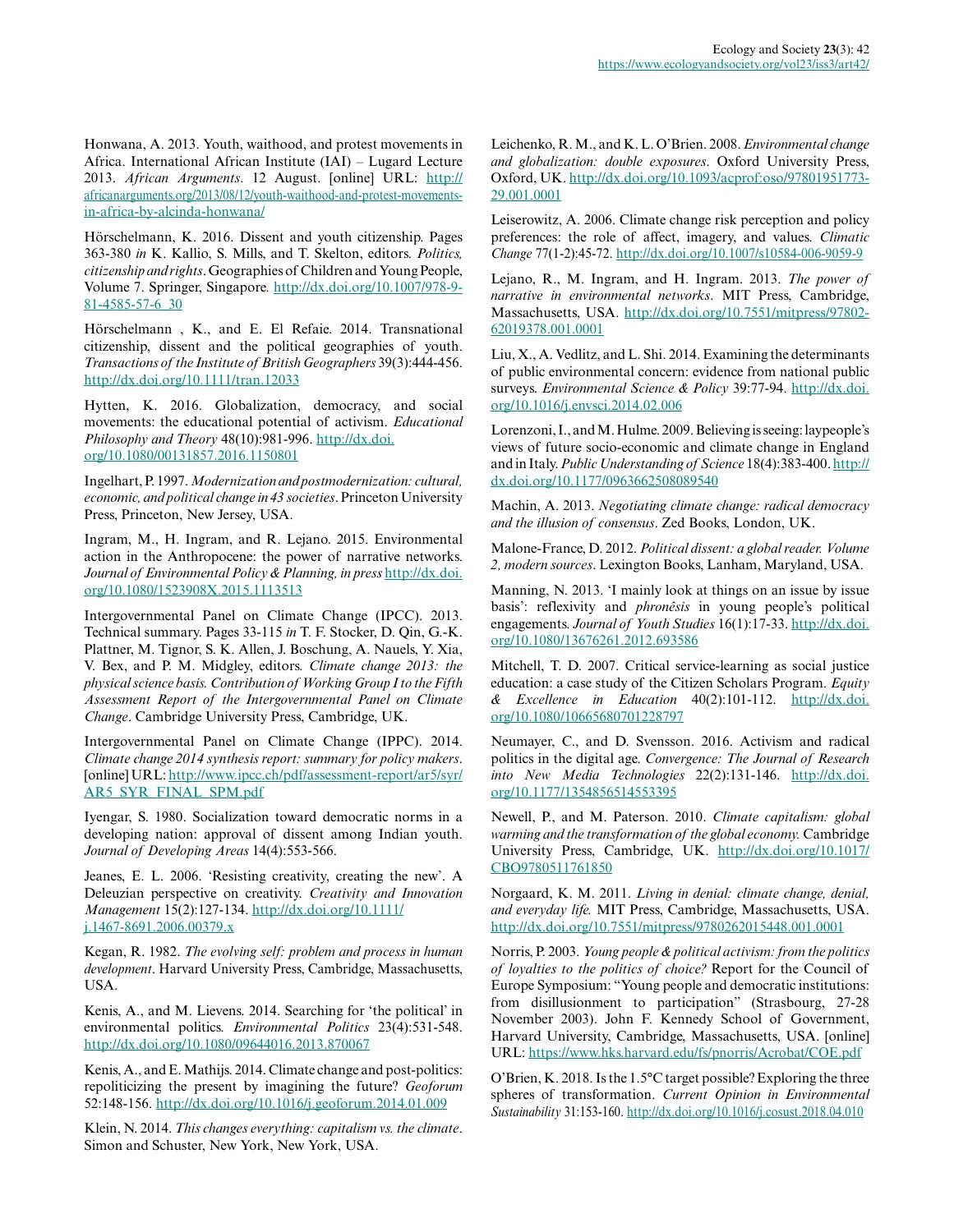O'Brien, K., and E. Selboe. 2015*a*. Climate change as an adaptive challenge. Pages 1-23 *in* K. O'Brien and E. Selboe, editors. *The adaptive challenge of climate change*. Cambridge University Press, Cambridge, Massachusetts, USA. [http://dx.doi.org/10.1017/](http://dx.doi.org/10.1017%2FCBO9781139149389.002) [CBO9781139149389.002](http://dx.doi.org/10.1017%2FCBO9781139149389.002) 

O'Brien, K., and E. Selboe. 2015*b*. Social transformation. The real adaptive challenge. Pages 311-324 *in* K. O'Brien and E. Selboe, editors. *The adaptive challenge of climate change*. Cambridge University Press, Cambridge, Massachusetts, USA.

Ødegård, G. 2009*a*. *Motløs ungdom?: nytt engasjement i et gammelt demokrati.* Dissertation. University of Oslo, Oslo, Norway.

Ødegård, G. 2009*b*. Når idealismen falmer. Politisk engasjement fra ungdomstid til ungt voksenliv. *Tidsskrift for Samfunnsforskning* 50:131-159.

Ødegård, G., and F. Berglund. 2008. Political participation in late modernity among Norwegian youth: an individual choice of a statement of social class? *Journal of Youth Studies* 11(6):593-610. [http://dx.doi.org/10.1080/13676260802247573](http://dx.doi.org/10.1080%2F13676260802247573) 

Ojala, M. 2012*a*. Hope and climate change: the importance of hope for environmental engagement among young people. *Environmental Education Research* 18(5):625-642. [http://dx.doi.](http://dx.doi.org/10.1080%2F13504622.2011.637157) [org/10.1080/13504622.2011.637157](http://dx.doi.org/10.1080%2F13504622.2011.637157)

Ojala, M. 2012*b*. Regulating worry, promoting hope: how do children, adolescents, and young adults cope with climate change? *International journal of Environmentalism and Science Education* 7(4):537-561.

Ojala, M. 2013. Coping with climate change among adolescents: implications for subjective well-being and environmental engagement. *Sustainability* 5(5):2191-2209. [http://dx.doi.org/10.3390/](http://dx.doi.org/10.3390%2Fsu5052191) [su5052191](http://dx.doi.org/10.3390%2Fsu5052191) 

Ojala, M. 2015. Hope in the face of climate change: associations with environmental engagement and student perceptions of teachers' emotion communication style and future orientation. *Journal of Environmental Education* 46(3):133-148. [http://dx.doi.](http://dx.doi.org/10.1080%2F00958964.2015.1021662) [org/10.1080/00958964.2015.1021662](http://dx.doi.org/10.1080%2F00958964.2015.1021662) 

Okolosie, L., B. Bragg, S. Hattenstone, S. Dhaliwal, and N. Power. 2016. Why I protest – five activists on the new age of dissent. *Guardian*. 22 January. [online] URL: [http://www.theguardian.](http://www.theguardian.com/commentisfree/2016/jan/22/why-i-protest-demonstrations-five-activists-direct-action) [com/commentisfree/2016/jan/22/why-i-protest-demonstrations-five](http://www.theguardian.com/commentisfree/2016/jan/22/why-i-protest-demonstrations-five-activists-direct-action)[activists-direct-action](http://www.theguardian.com/commentisfree/2016/jan/22/why-i-protest-demonstrations-five-activists-direct-action)

O'Loughlin, B., and M. Gillespie. 2012. Dissenting citizenship? Young people and political participation in the media–security nexus. *Parliamentary Affairs* 65(1):115-137. [http://dx.doi.](http://dx.doi.org/10.1093%2Fpa%2Fgsr055) [org/10.1093/pa/gsr055](http://dx.doi.org/10.1093%2Fpa%2Fgsr055)

Olsson, T., and P. Dahlgren, editors. 2010. *Young people, ICTs and democracy*. Nordicom, Göteborg, Sweden.

Partridge, E. 2008. From ambivalence to activism: young people's environmental views and actions. *Youth Studies Australia* 27 (2):18-25.

Pelling, M., D. Manuel-Navarrete, and M. Redclift. 2012. Climate change and the crisis of capitalism. Pages 1-17 *in* M. Pelling, D. Manuel-Navarrete, and M. Redclift, editors. *Climate change and* *the crisis of capitalism: a chance to reclaim self, society and nature*. Routledge, Abingdon, UK.

Resnick, D., and D. Casale. 2011. *The political participation of Africa's youth: turnout, partisanship, and protest*. World Institute for Development of Economics Research (WIDER) Working Paper 2011/056. United Nations University–WIDER, Helsinki, Finland.

Rockström, J., O. Gaffney, J. Rogelj, M. Meinshausen, N. Nakicenovic, and H. J. Schellnhuber. 2017. A roadmap for rapid decarbonization. *Science* 355:1269-1271. [http://dx.doi.org/10.1126/](http://dx.doi.org/10.1126%2Fscience.aah3443) [science.aah3443](http://dx.doi.org/10.1126%2Fscience.aah3443) 

Satell, G., and S. Popovic. 2017. How protests become successful social movements. *Harvard Business Review*. 27 January. [online] URL: [https://hbr.org/2017/01/how-protests-become-successful](https://hbr.org/2017/01/how-protests-become-successful-social-movements)[social-movements](https://hbr.org/2017/01/how-protests-become-successful-social-movements) 

Schlitz, M. M., C. Vieten, and E. M. Miller. 2010. Worldview transformation and the development of social consciousness. *Journal of Consciousness Studies* 17(7-8):18-36.

Schlosberg, D., and L. B. Collins. 2014. From environmental to climate justice: climate change and the discourse of environmental justice. *WIREs Climate Change* 5:359-374. [http://dx.doi.](http://dx.doi.org/10.1002%2Fwcc.275) [org/10.1002/wcc.275](http://dx.doi.org/10.1002%2Fwcc.275)

Schor, J. 2014. *Debating the sharing economy*. Great Transition Initiative, Tellus Institute, Boston, Massachusetts, USA. [online] URL: [http://www.tellus.org/pub/Schor\\_Debating\\_the\\_Sharing\\_Economy.](http://www.tellus.org/pub/Schor_Debating_the_Sharing_Economy.pdf) [pdf](http://www.tellus.org/pub/Schor_Debating_the_Sharing_Economy.pdf)

Schreiner, C., E. K. Henriksen, and P. J. K. Hansen. 2005. Climate education: empowering today's youth to meet tomorrow's challenges. *Studies in Science Education* 41(1):3-49. [http://dx.doi.](http://dx.doi.org/10.1080%2F03057260508560213) [org/10.1080/03057260508560213](http://dx.doi.org/10.1080%2F03057260508560213) 

Schreiner, C., and S. Sjøberg. 2005. Empowered for action? How do young people relate to environmental challenges? Pages 53-68 *in* S. Alsop, editor. *Beyond Cartesian dualism.* Science and Technology Education Library, Volume 29. Springer, Dordrecht, The Netherlands. [http://dx.doi.org/10.1007/1-4020-3808-9\\_5](http://dx.doi.org/10.1007%2F1-4020-3808-9_5) 

Scoones, I., M. Edelman, S. M. Borras, Jr., R. Hall, W. Wolford, and B. White. 2018. Emancipatory rural politics: confronting authoritarian populism. *Journal of Peasant Studies* 45(1):1-20. [http://dx.doi.org/10.1080/03066150.2017.1339693](http://dx.doi.org/10.1080%2F03066150.2017.1339693) 

Scott, J. C. 1990. *Domination and the arts of resistance*. Yale University Press, New Haven, Connecticut, USA.

Selboe, E. 2010. Youth and social change in Dakar, Senegal: intergenerational differences and power battles in local mosques. *Forum for Development Studies* 37(3):365-383. [http://dx.doi.](http://dx.doi.org/10.1080%2F08039410.2010.497934) [org/10.1080/08039410.2010.497934](http://dx.doi.org/10.1080%2F08039410.2010.497934)

Selboe, E., M. J. Nordbø, B. Hayward, and K. O'Brien. 2014. Norwegian youth mobilizing for transformation: the preconditions of resilient protest. *Poster for the Resilience 2014 Conference* (Montpellier, 4-8 May 2014). Resilience Alliance, Stockholm, Sweden.

Selboe, E., and E. Sæther. 2018. Økologisk medborgerskap: Norsk ungdoms syn på ansvar og løsninger I en tid med klimaendringer. Pages 183-200 *in* H. Harstad and G. Rusten,